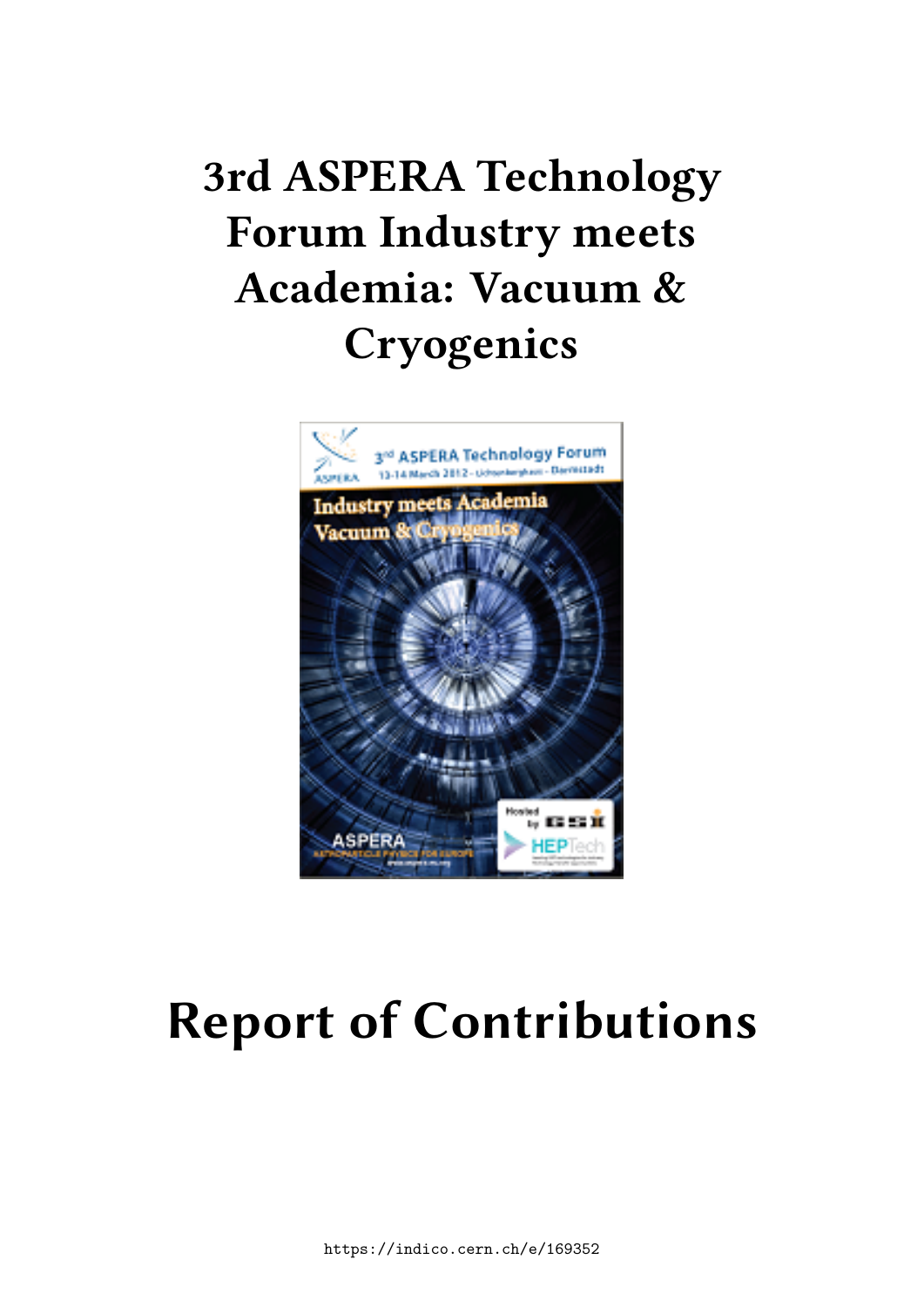Contribution ID: 4 Type: **not specified** 

#### **Roundtable: Large vacuum and cryo vessels: QA/QC - cooperation between industry and scientists**

*Wednesday, March 14, 2012 3:00 PM (45 minutes)*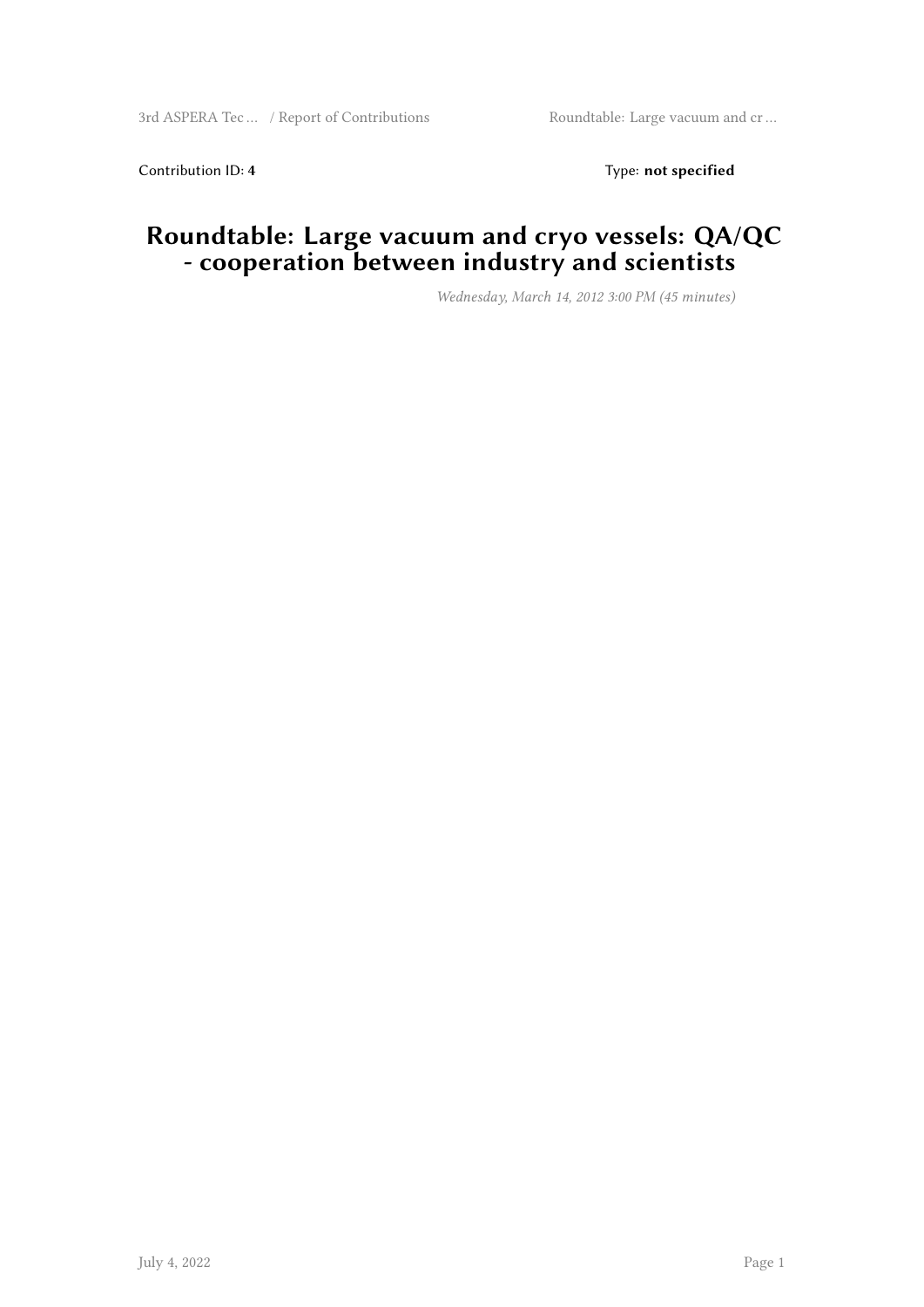Contribution ID: 7 Type: **not specified** 

# **Concluding remarks**

*Wednesday, March 14, 2012 3:45 PM (15 minutes)*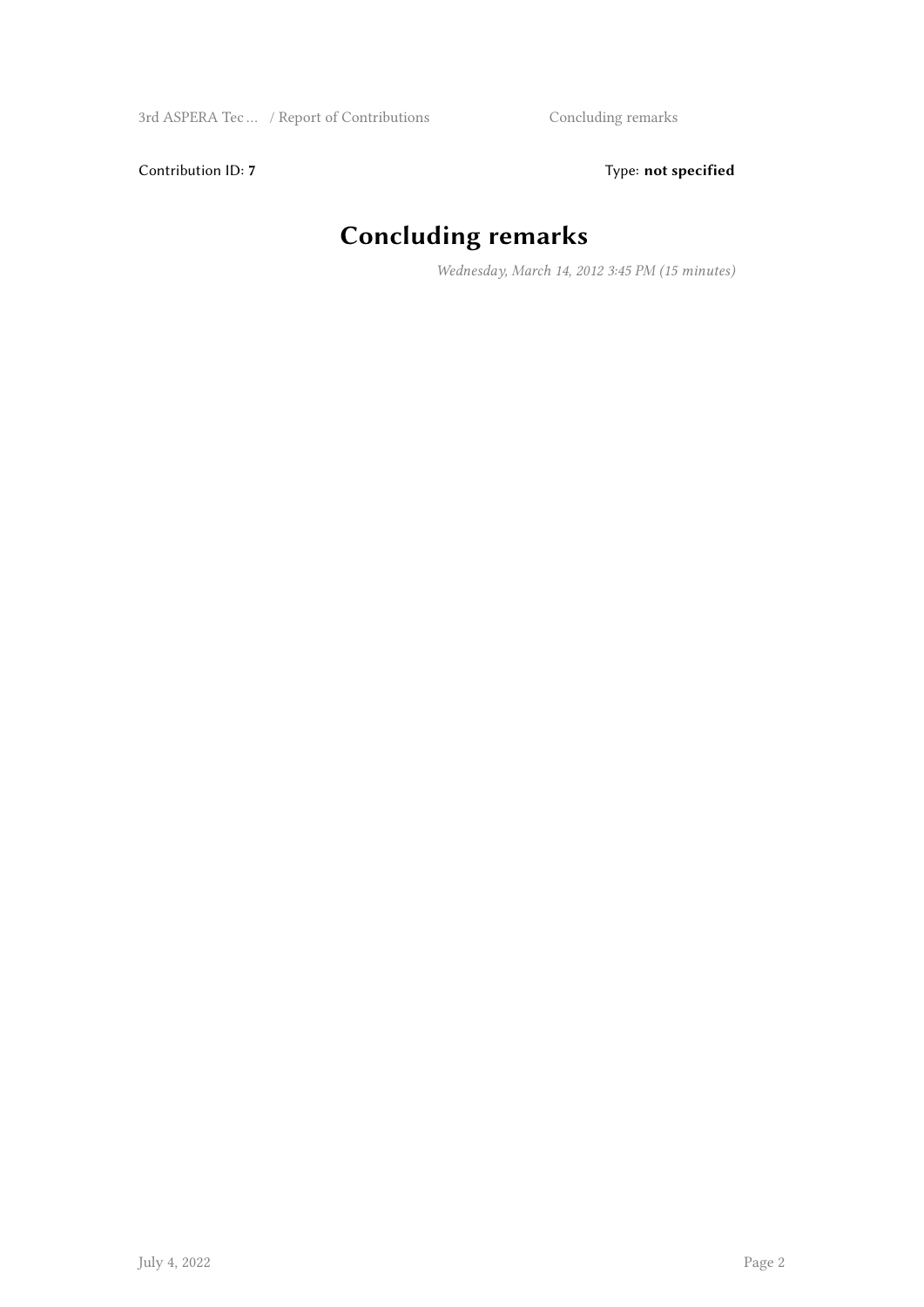Contribution ID: 8 Type: **not specified** 

#### **Welcome to the ASPERA/HEPTech Technology Forum**

*Tuesday, March 13, 2012 1:00 PM (15 minutes)*

**Presenters:** Dr EICKHOF (GSI); RUECK (HEPTECH); Dr BERGHOEFER, Thomas (PT-DESY)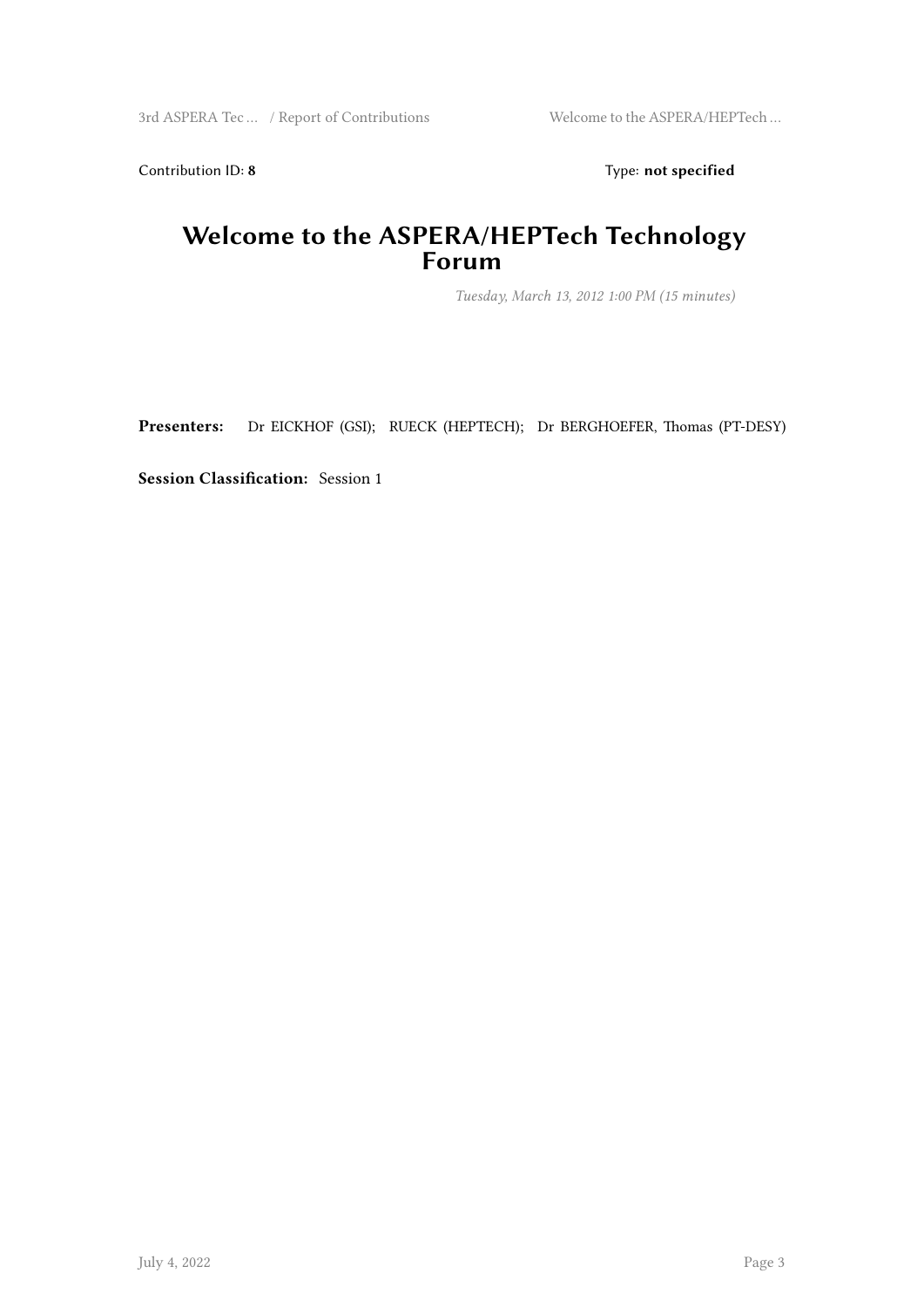Contribution ID: 9 Type: **not specified** 

#### **Vacuum plans and Cryogenic aspects in existing and future Gravitational Wave Experiments**

*Tuesday, March 13, 2012 1:15 PM (45 minutes)*

**Presenters:** PASQUALETTI, A; SCHWARZ, Christian **Session Classification:** Session 1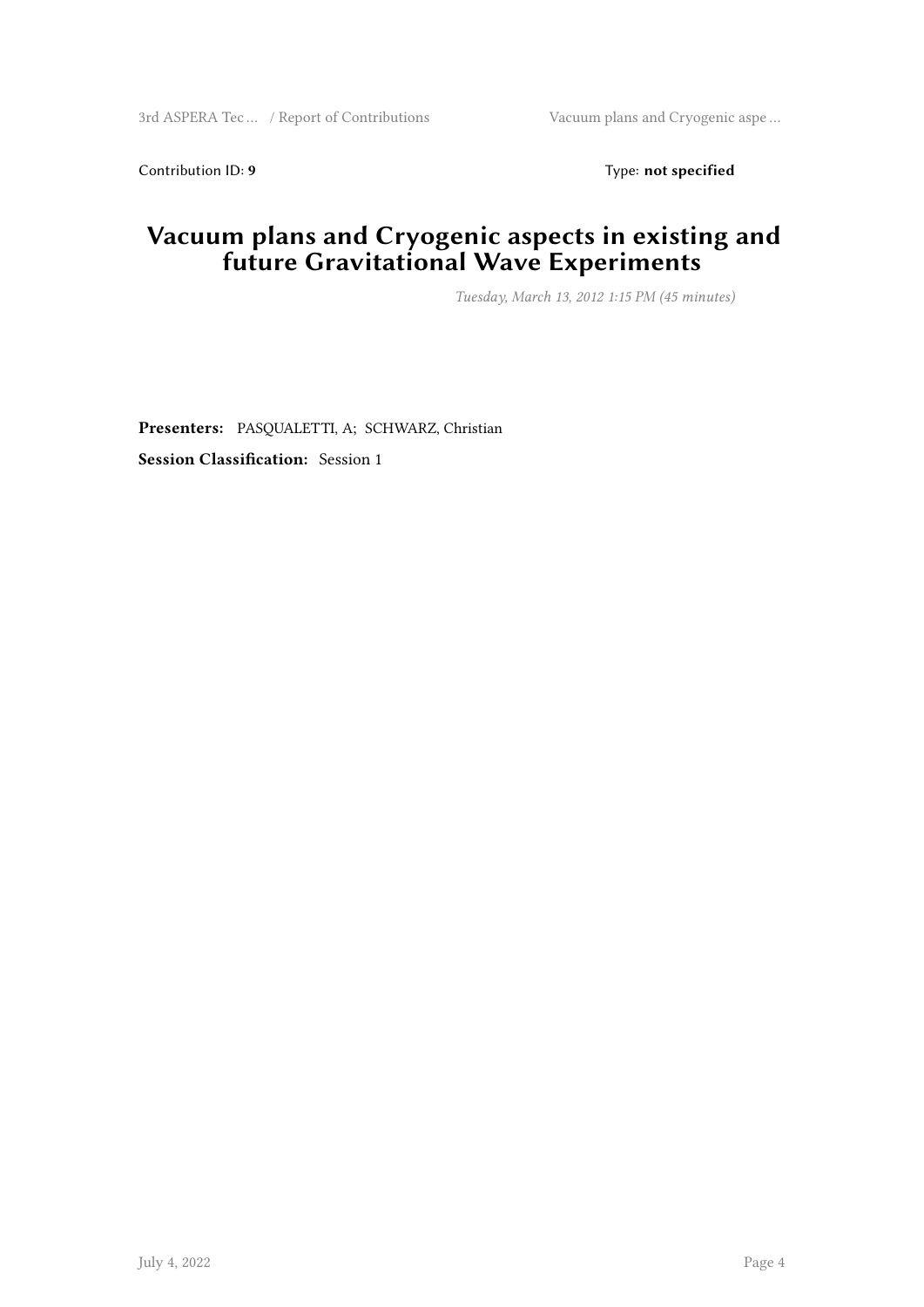Contribution ID: 10 **Type:** not specified

# **Challenges of the FAIR Vacuum System**

*Tuesday, March 13, 2012 2:00 PM (45 minutes)*

**Presenter:** KRAMER, A **Session Classification:** Session 1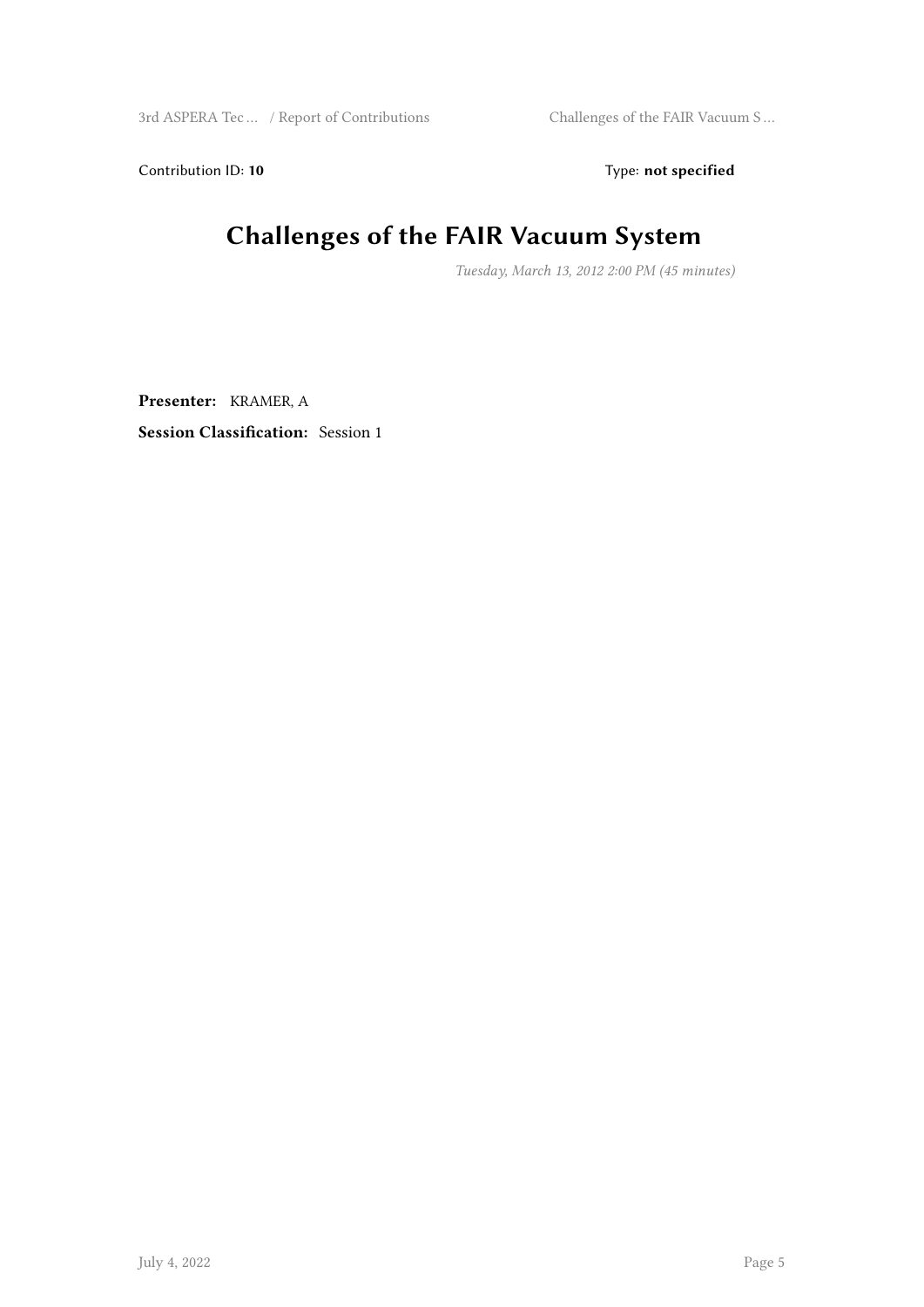Contribution ID: 11 Type: **not specified** 

#### **The KATRIN Vacuum and Cryogenic System**

*Tuesday, March 13, 2012 2:45 PM (45 minutes)*

**Presenters:** WOLF, J; GROHMANN, S; HANNEN, V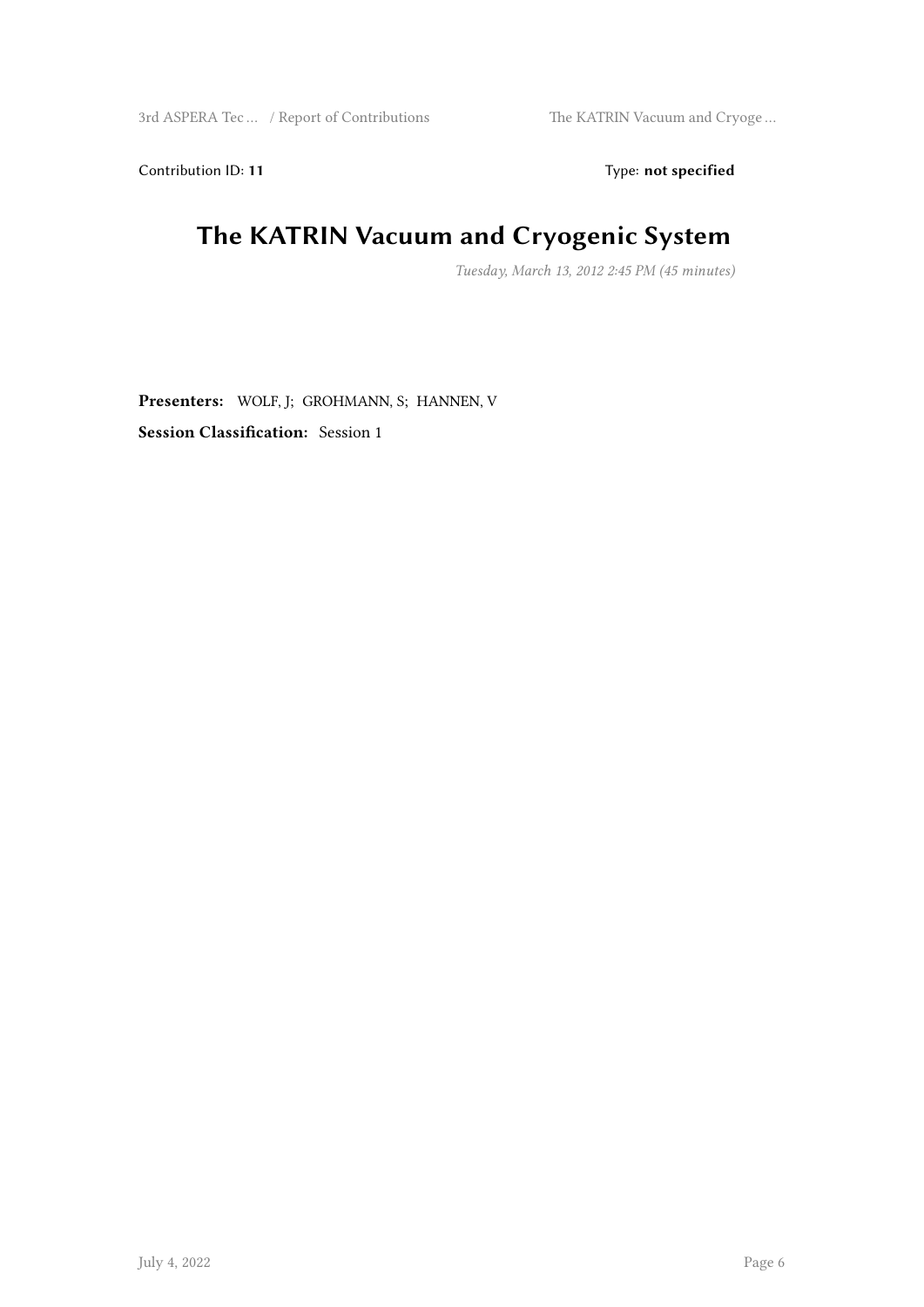3rd ASPERA Tec ... / Report of Contributions FRIATEC

Contribution ID: 12 Type: **not specified** 

#### **FRIATEC**

*Wednesday, March 14, 2012 8:50 AM (10 minutes)*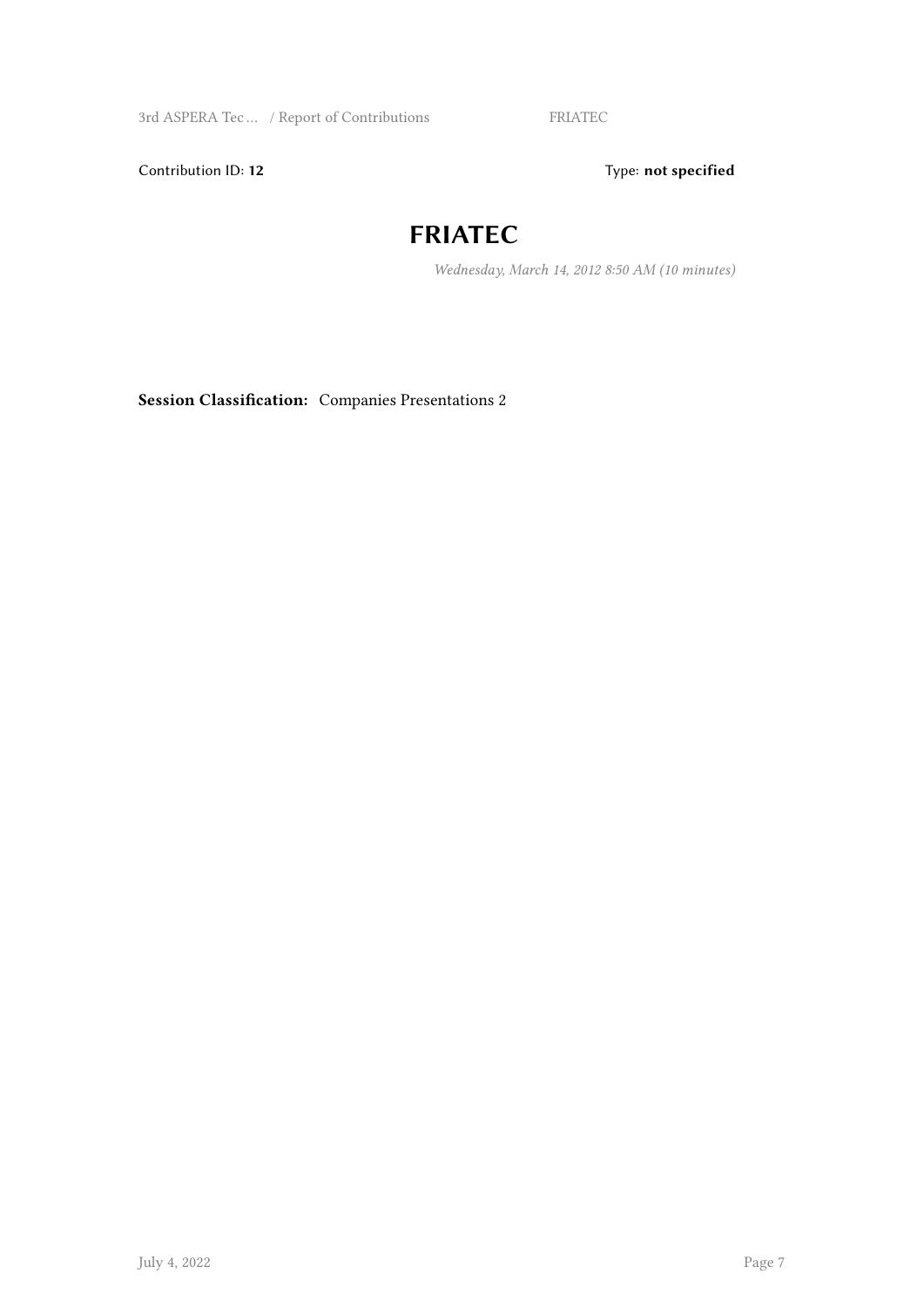3rd ASPERA Tec ... / Report of Contributions Reuter Technologie

Contribution ID: 13 Type: **not specified** 

## **Reuter Technologie**

*Tuesday, March 13, 2012 4:40 PM (10 minutes)*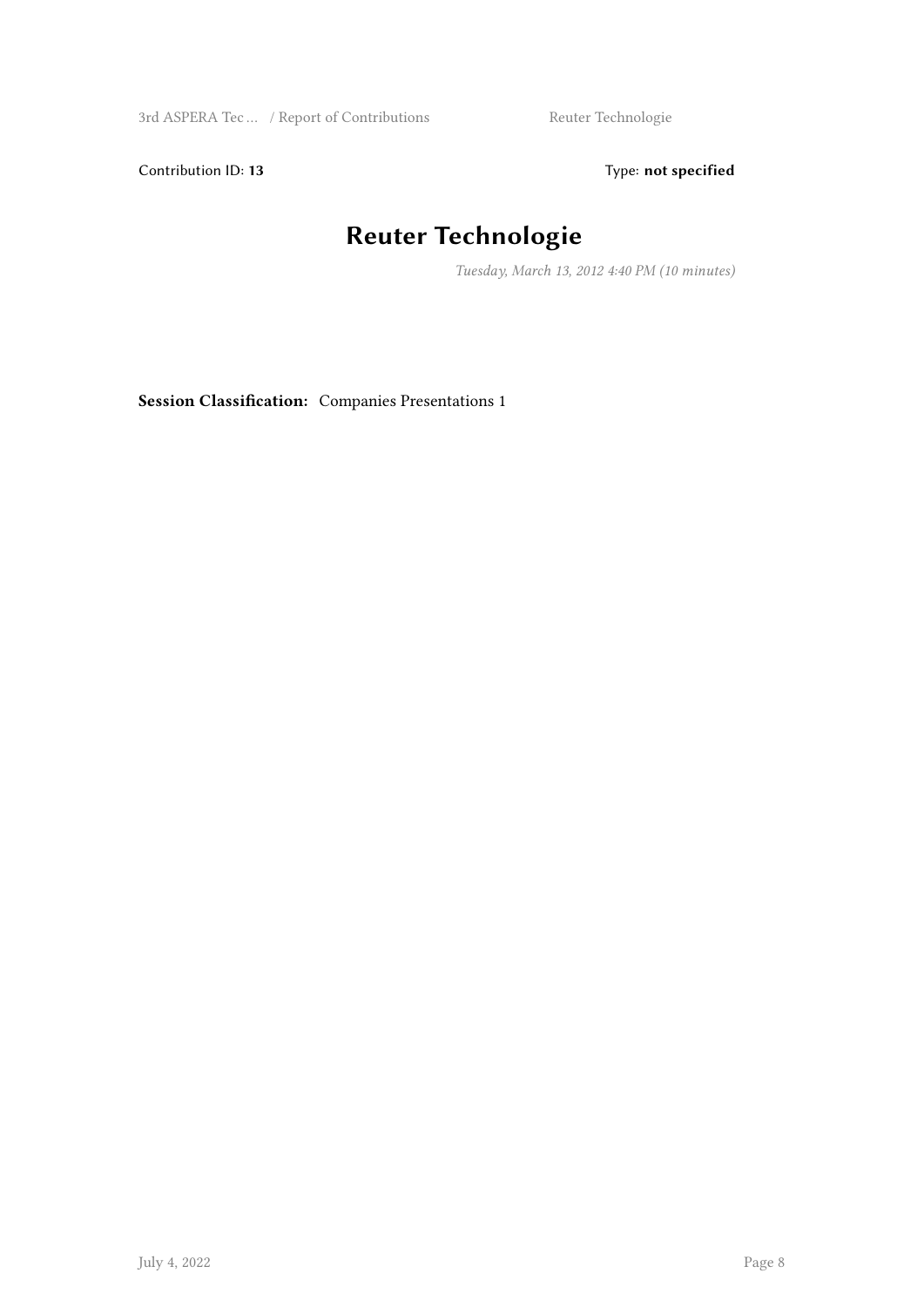3rd ASPERA Tec … / Report of Contributions PREVAC

Contribution ID: 14 Type: **not specified** 

#### **PREVAC**

*Wednesday, March 14, 2012 9:10 AM (10 minutes)*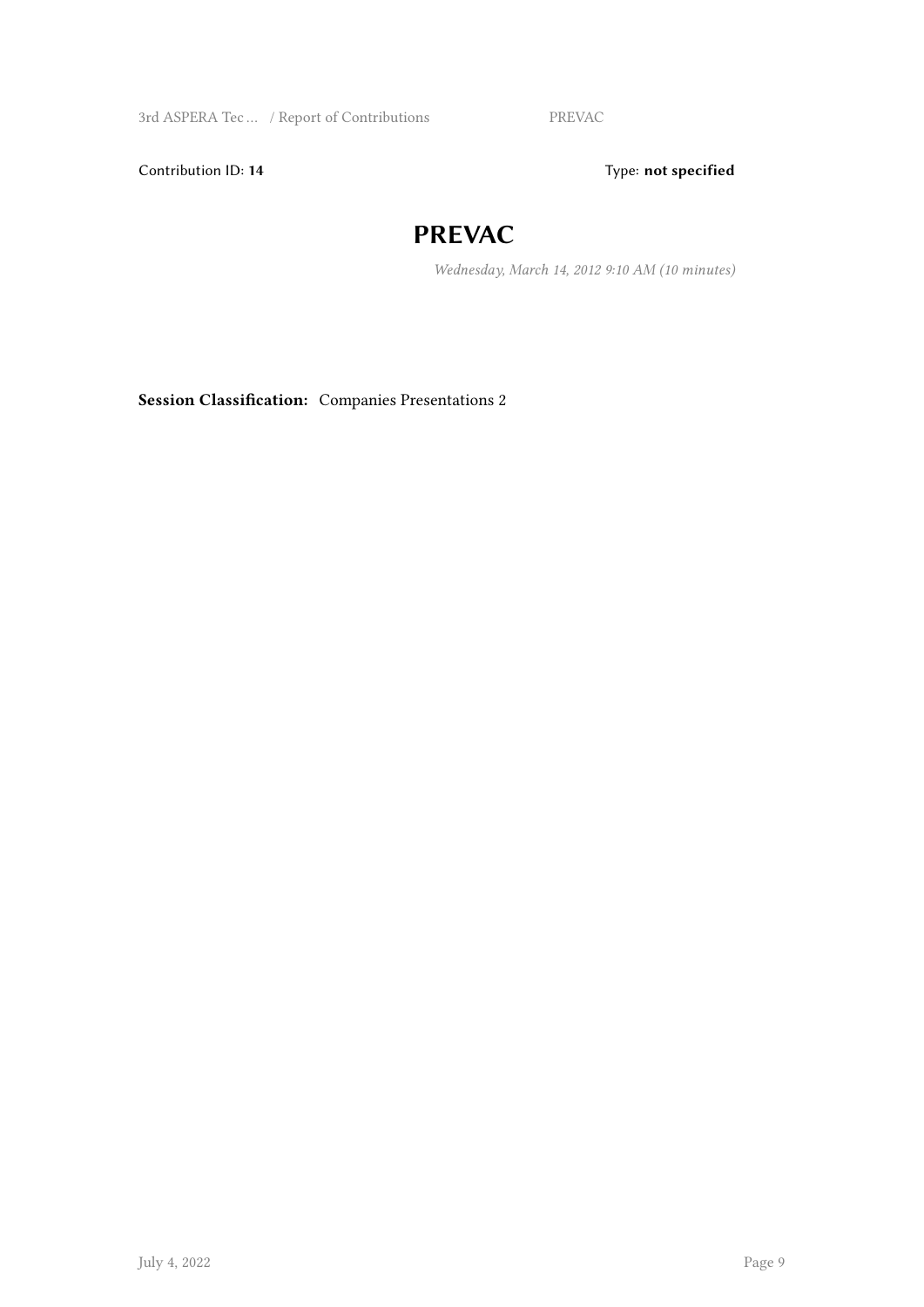3rd ASPERA Tec … / Report of Contributions Lapp Insulators

Contribution ID: 15 Type: **not specified** 

## **Lapp Insulators**

*Wednesday, March 14, 2012 8:30 AM (10 minutes)*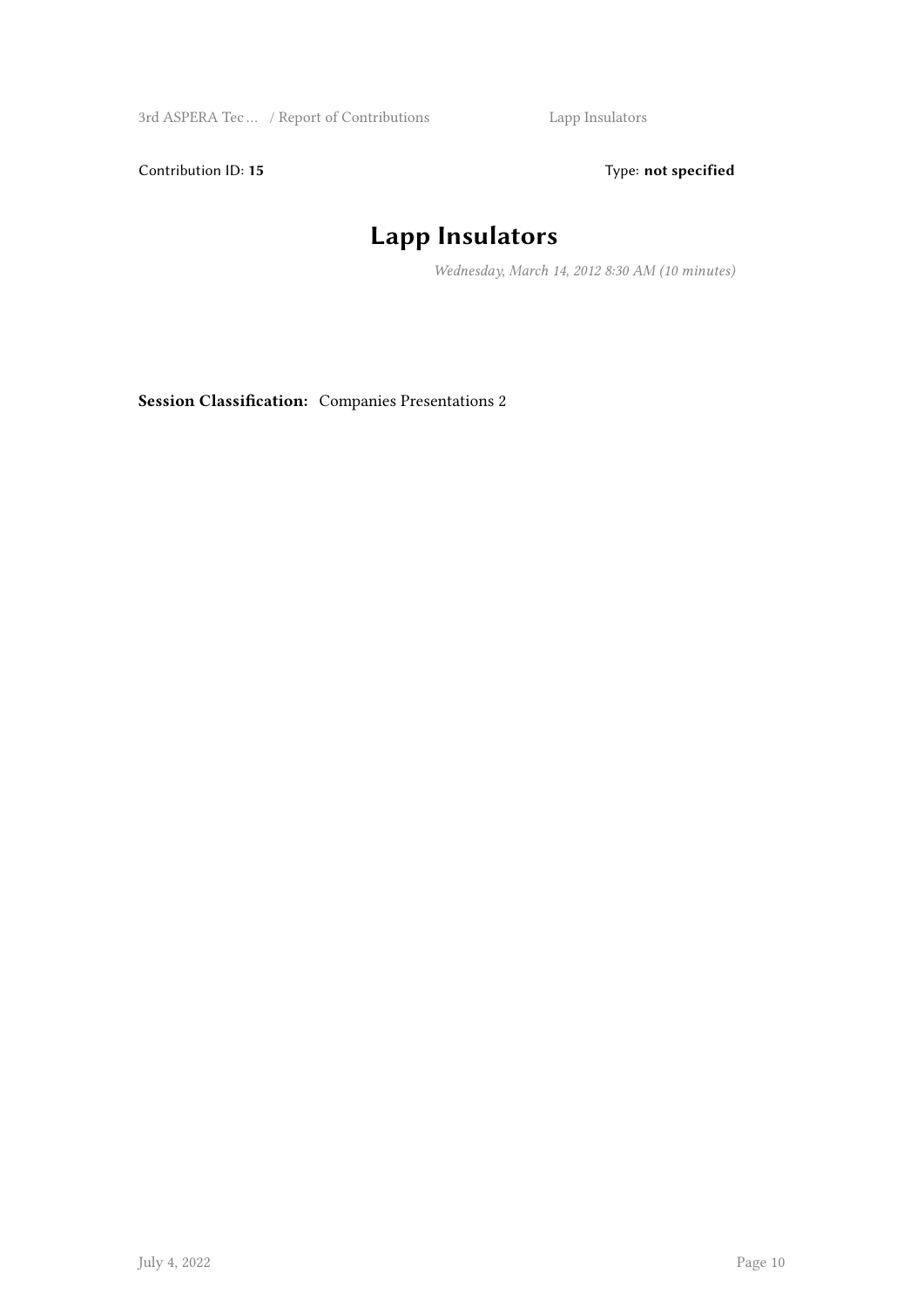3rd ASPERA Tec ... / Report of Contributions Pfeiffer Vakuum

Contribution ID: 16 Type: not specified

## **Pfeiffer Vakuum**

*Tuesday, March 13, 2012 4:10 PM (10 minutes)*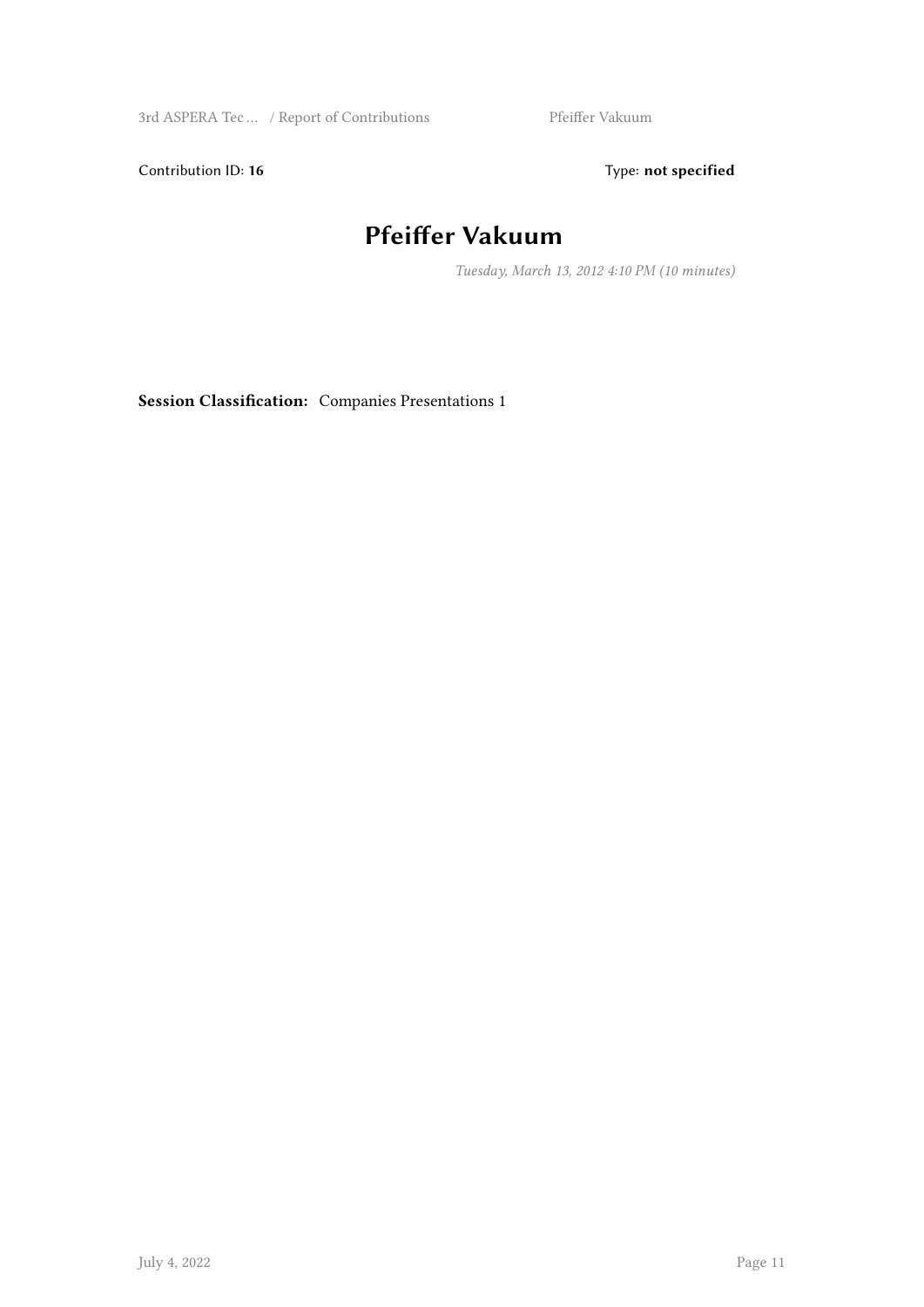Contribution ID: 17 Type: **not specified** 

# **NTG Neue Technologien**

*Wednesday, March 14, 2012 8:40 AM (10 minutes)*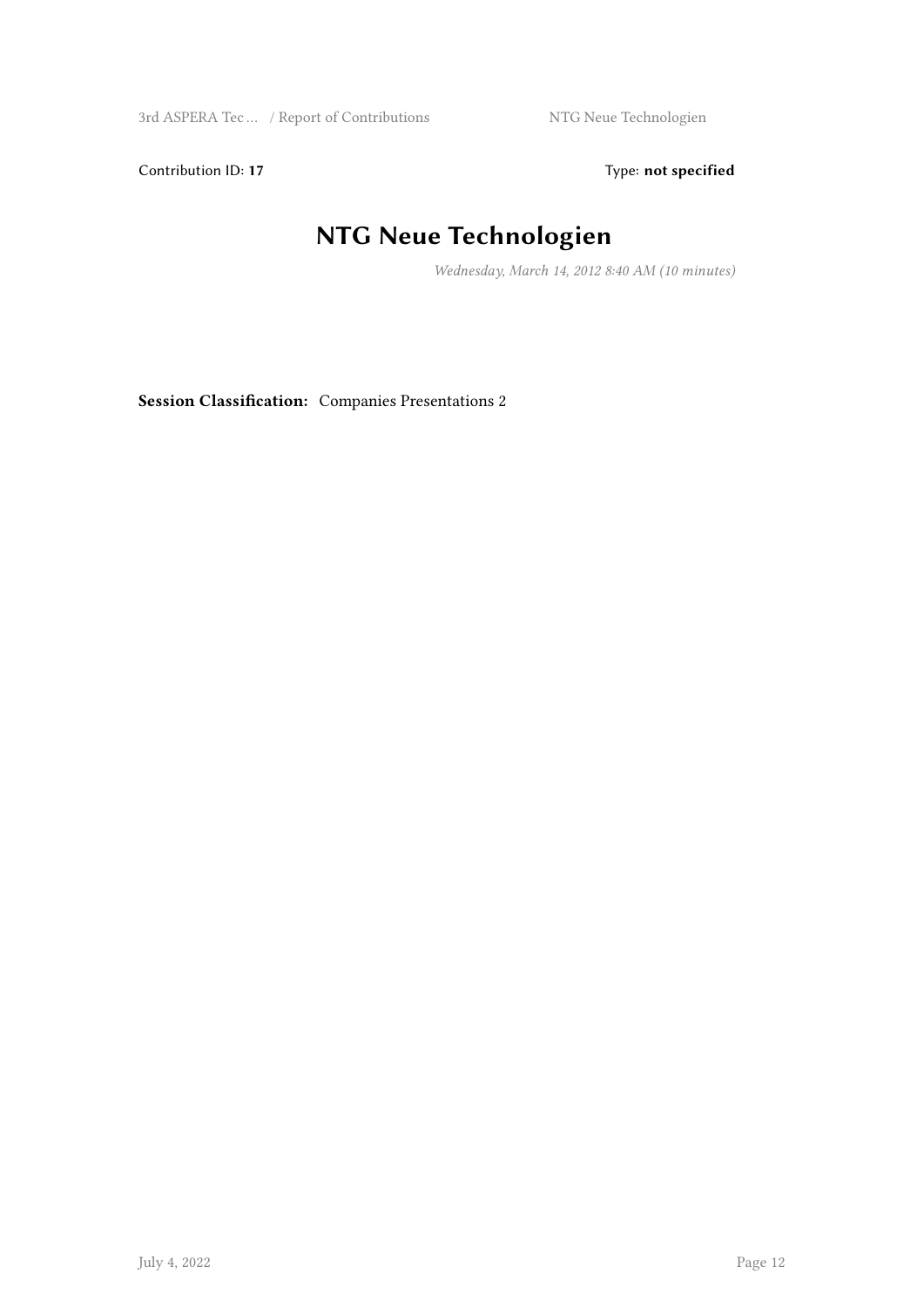3rd ASPERA Tec ... / Report of Contributions HTMS

Contribution ID: 18 Type: not specified

#### **HTMS**

*Tuesday, March 13, 2012 5:20 PM (10 minutes)*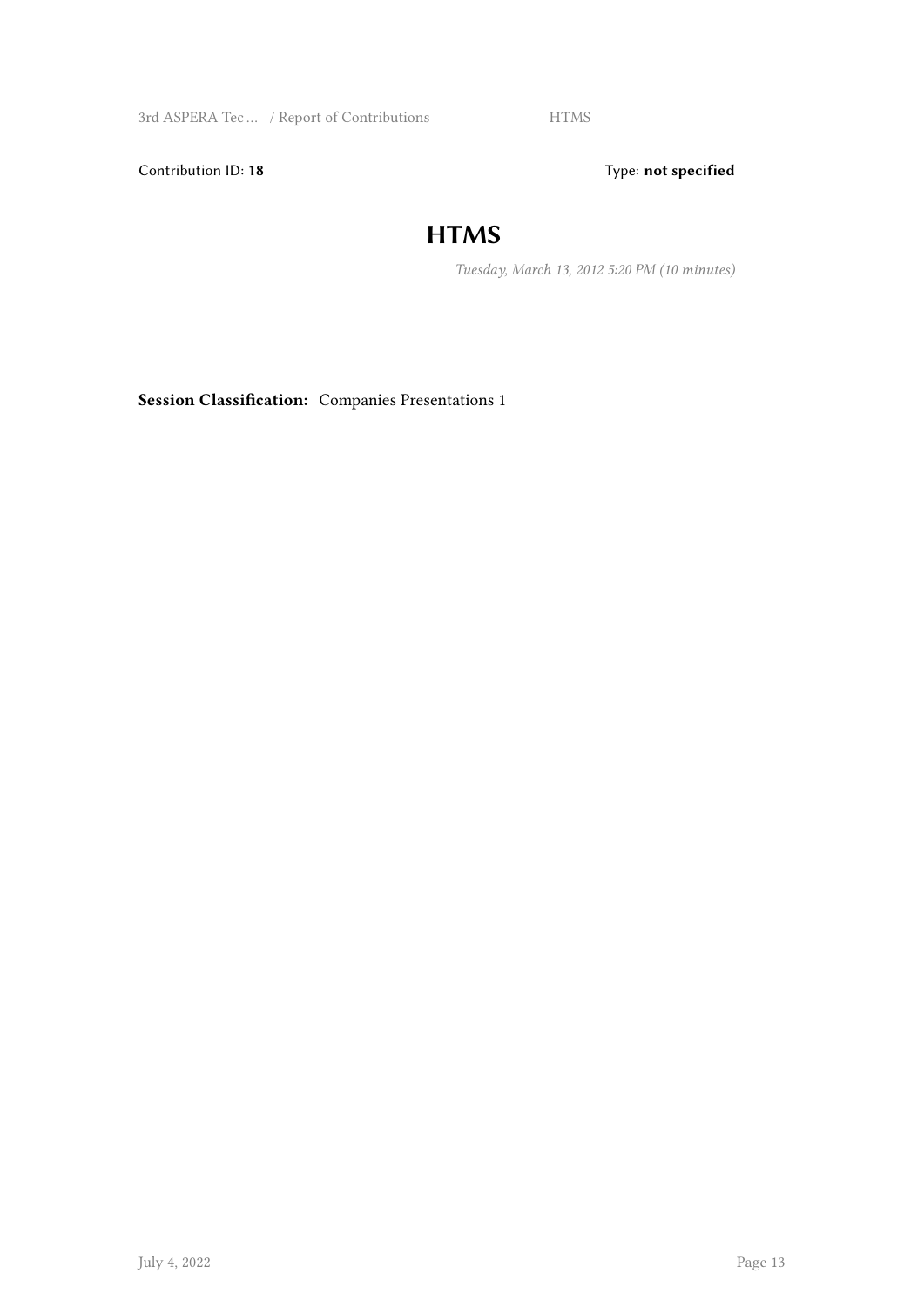Contribution ID: 19 Type: not specified

# **A Cold Extractor Type Ionization Gauge**

*Tuesday, March 13, 2012 5:40 PM (20 minutes)*

**Presenter:** KOLLMUS, Holger (GSI Helmholtzzentrum für Schwerionenforschung GmbH)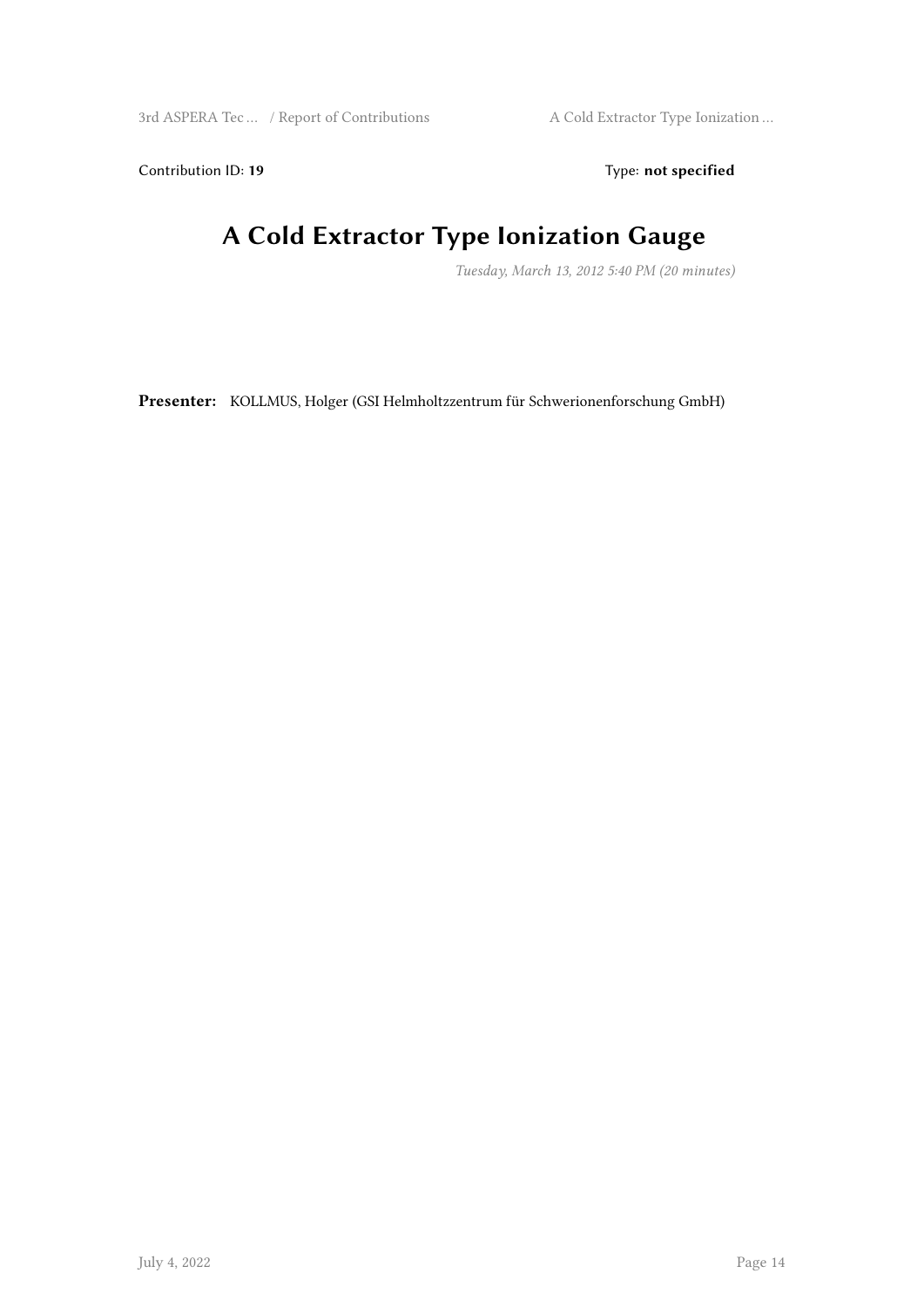Contribution ID: 20 Type: **not specified** 

#### **Present and Future Activity of Vacuum Science division at ASTEC**

*Tuesday, March 13, 2012 6:00 PM (20 minutes)*

**Presenter:** VALIZADEH, R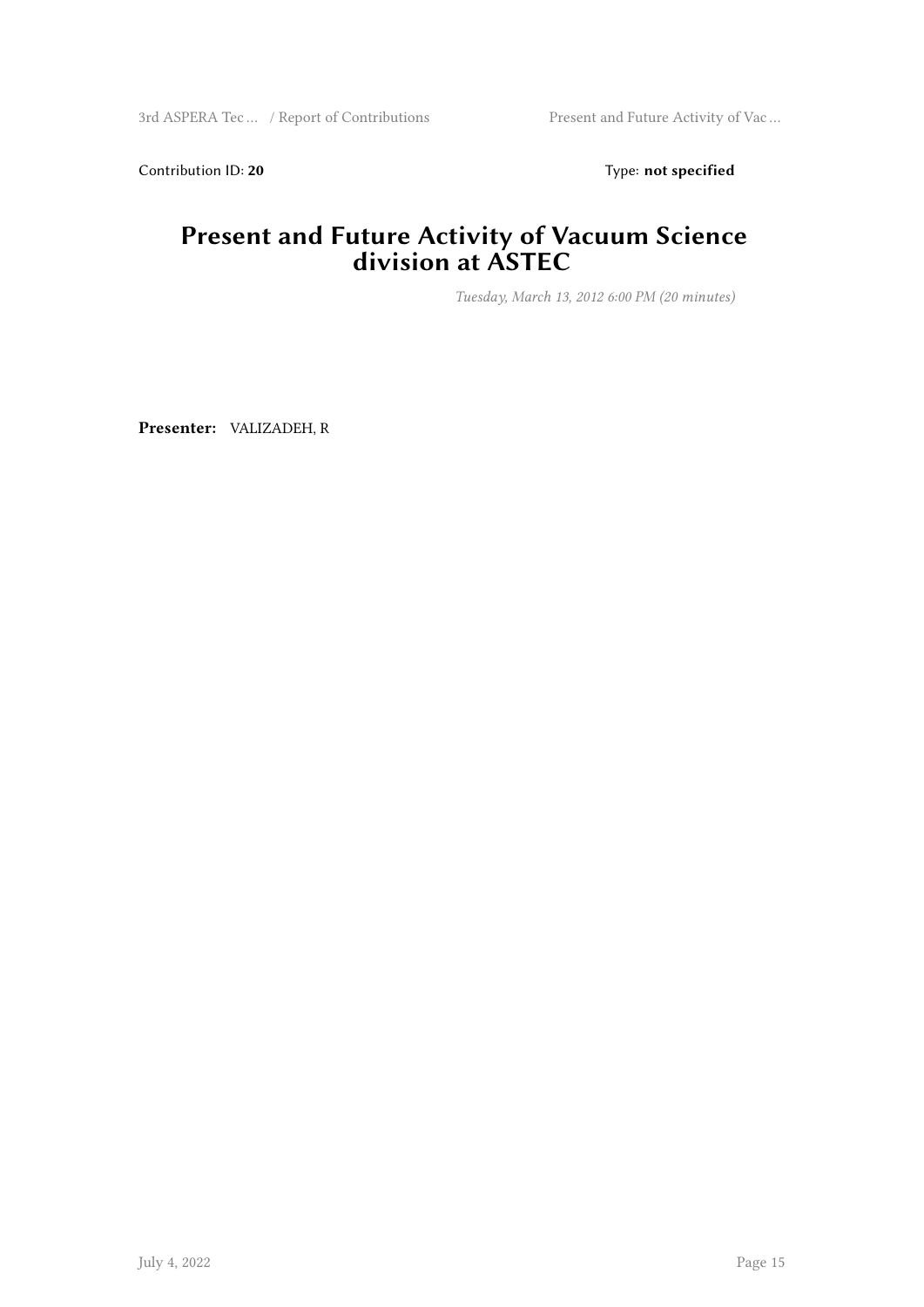Contribution ID: 22 Type: **not specified** 

# **Vakuum-Dünnschicht-Technik**

*Wednesday, March 14, 2012 9:20 AM (10 minutes)*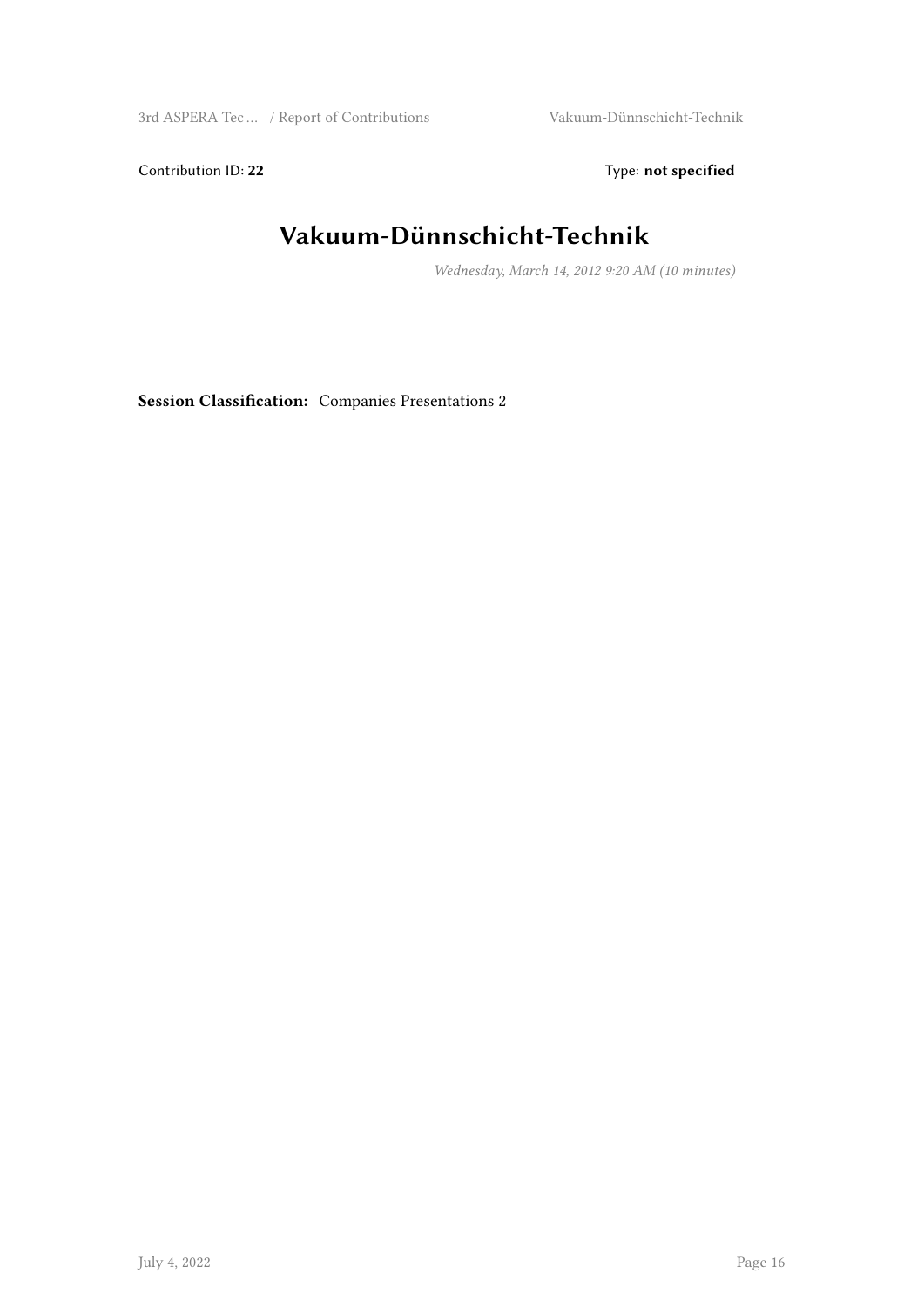3rd ASPERA Tec ... / Report of Contributions Allectra INFO

Contribution ID: 23 Type: **not specified** 

## **Allectra INFO**

*Wednesday, March 14, 2012 9:00 AM (10 minutes)*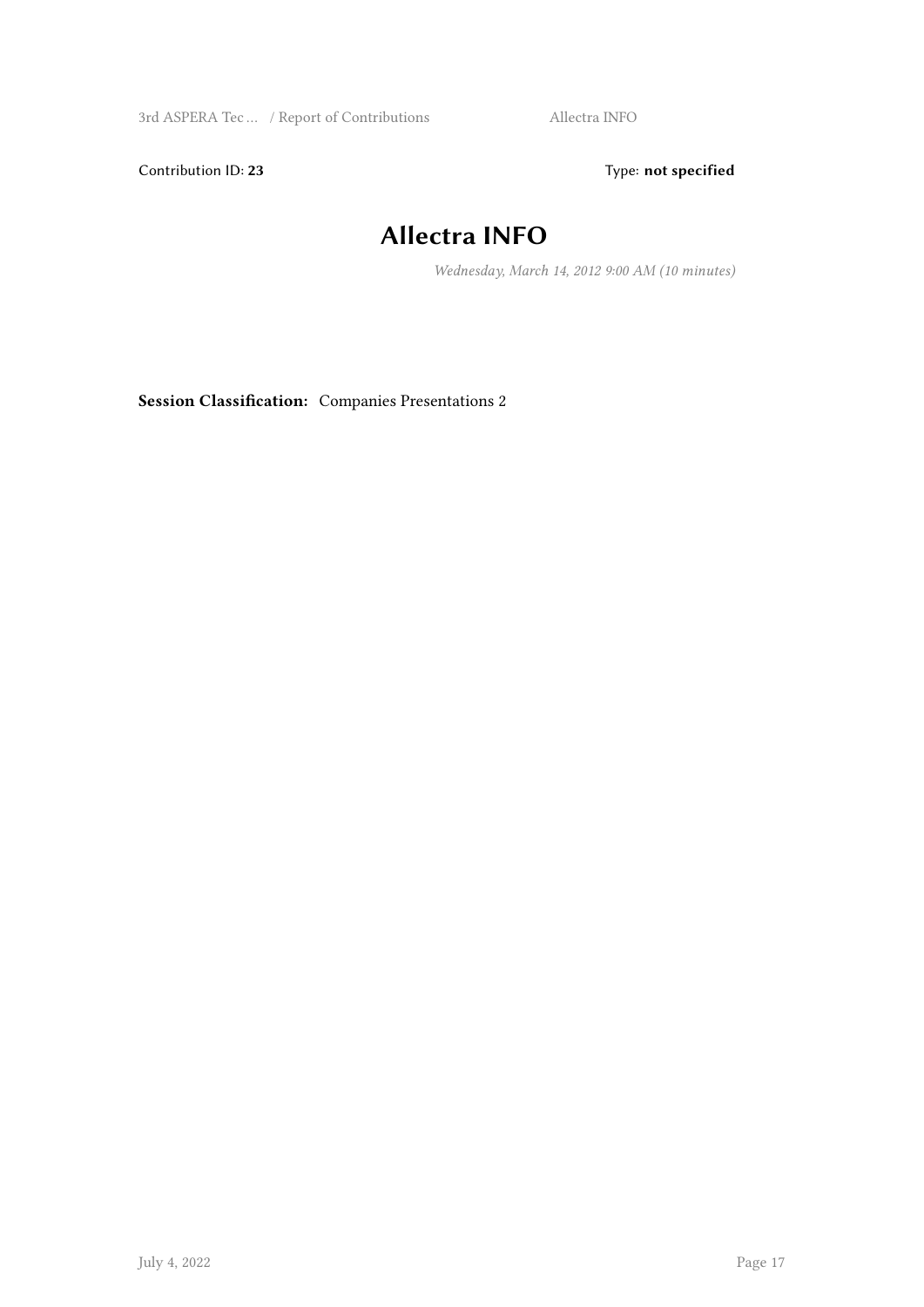Contribution ID: 25 Type: **not specified** 

## **SUMITOMO (SHI)**

*Wednesday, March 14, 2012 10:10 AM (10 minutes)*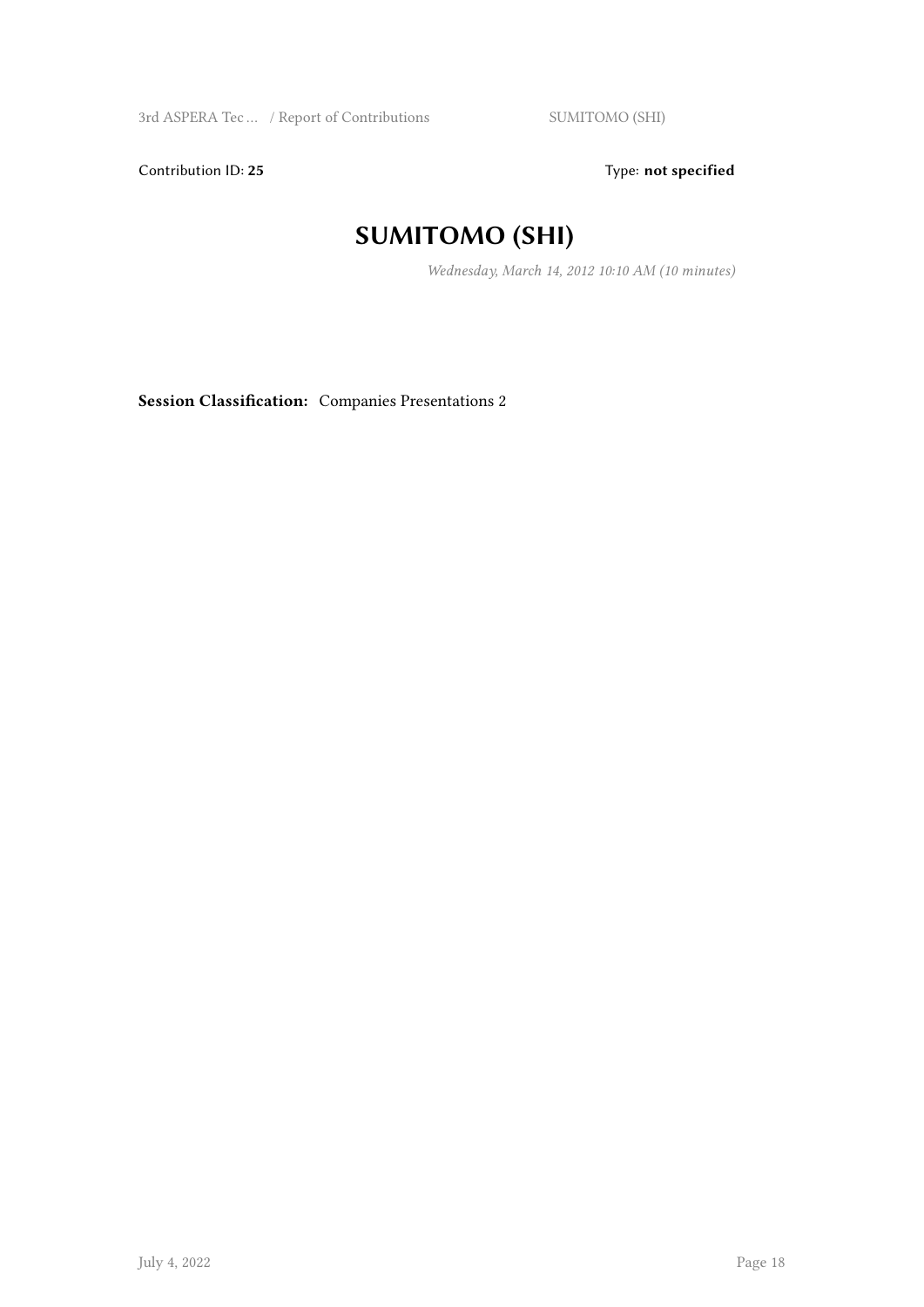Contribution ID: 27 Type: **not specified** 

## **PST products**

*Wednesday, March 14, 2012 9:40 AM (10 minutes)*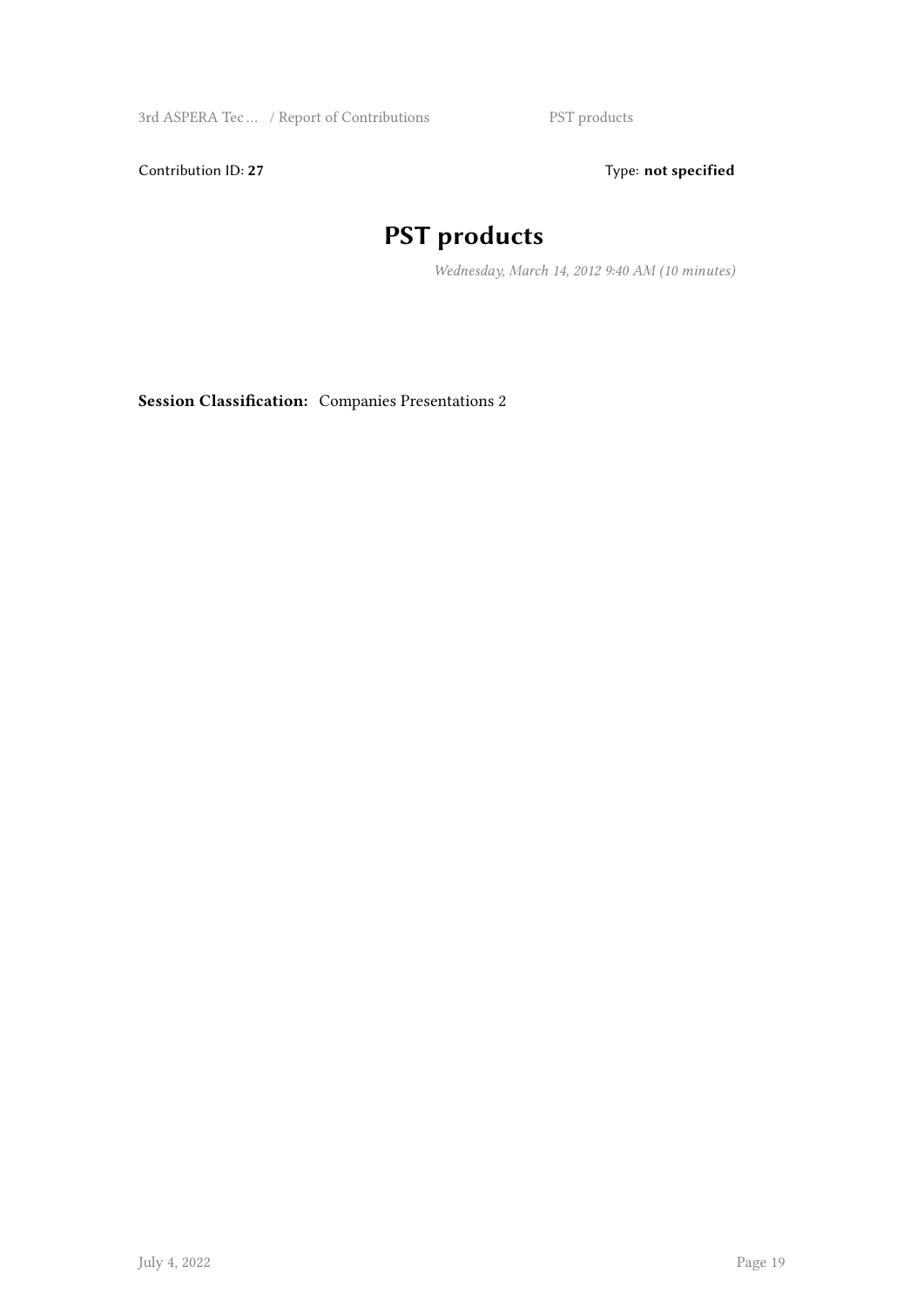Contribution ID: 28 Type: **not specified** 

# **Thin Film Coatings in UHV Applications**

*Tuesday, March 13, 2012 6:20 PM (20 minutes)*

**Presenter:** BELLACHIOMA, Maria Cristina (Unknown)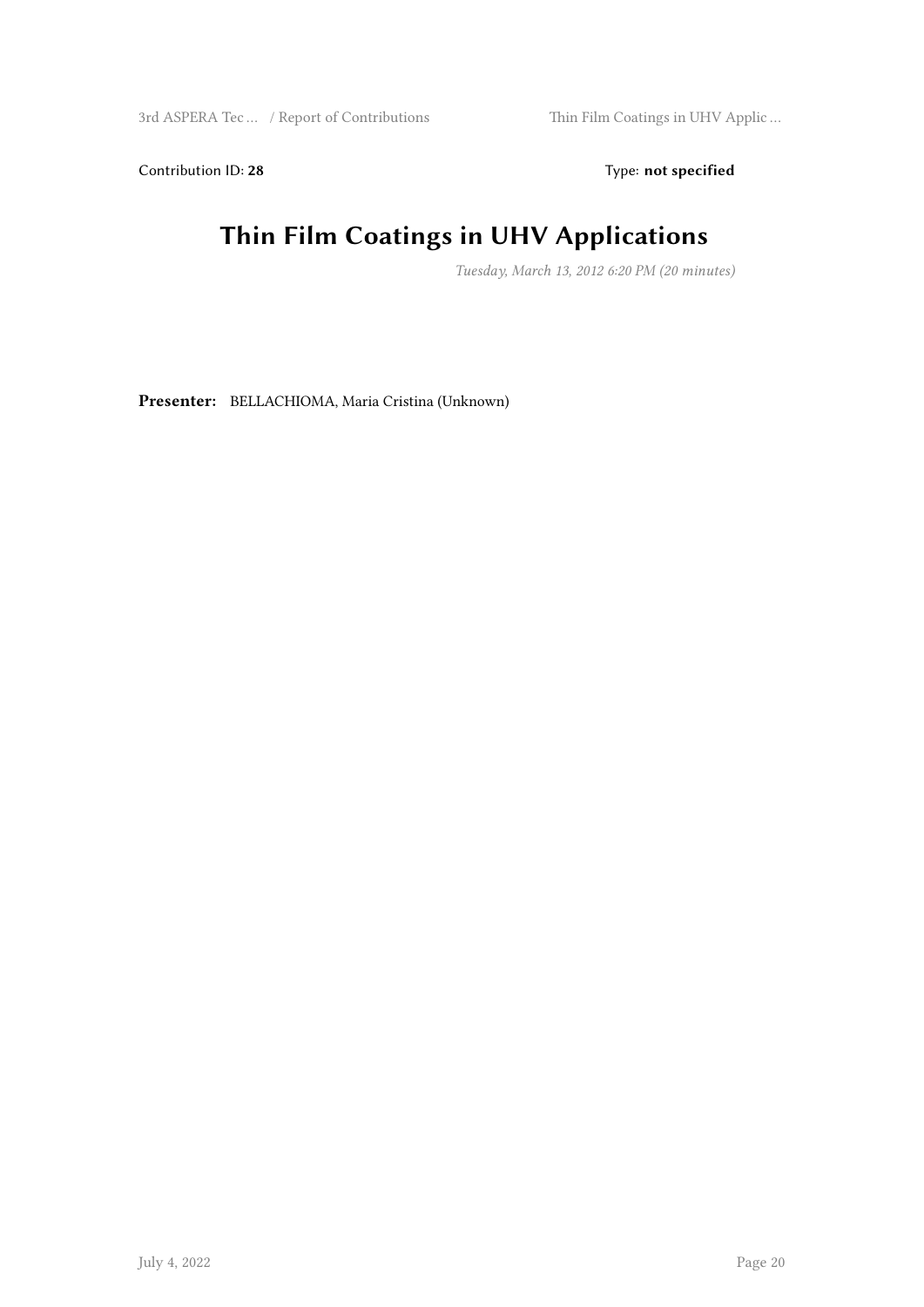Contribution ID: 29 Type: **not specified** 

#### **Successdul tranfer of NEG technology to the solar energy market**

*Tuesday, March 13, 2012 6:40 PM (20 minutes)*

**Presenter:** DENIS, Bernard (CERN)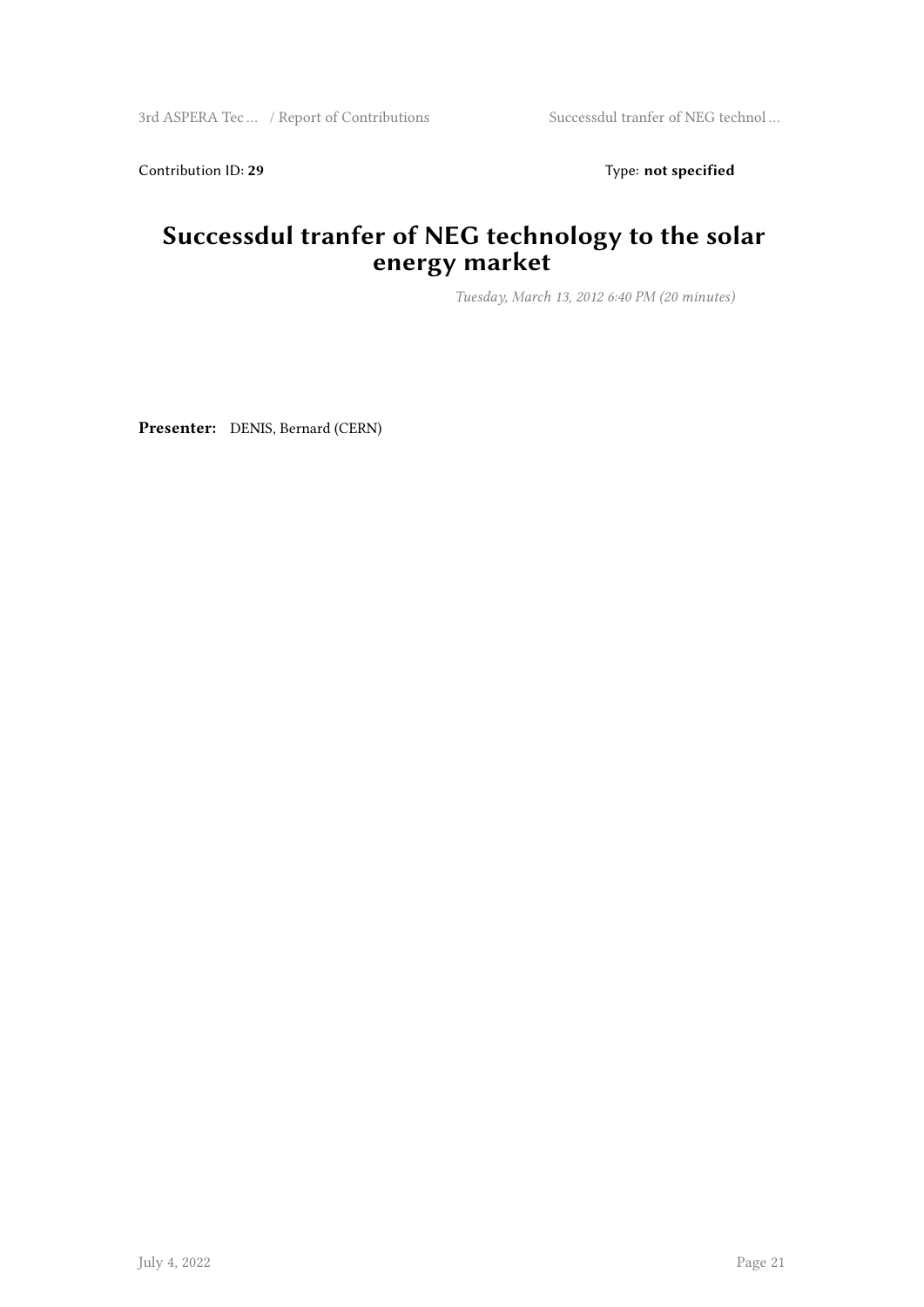Contribution ID: 32 Type: **not specified** 

#### **Vacuum & Cryogenics in Dark Matter cryogenic bolometers ( Eureca)**

*Wednesday, March 14, 2012 2:00 PM (30 minutes)*

**Presenter:** WALKER, Richard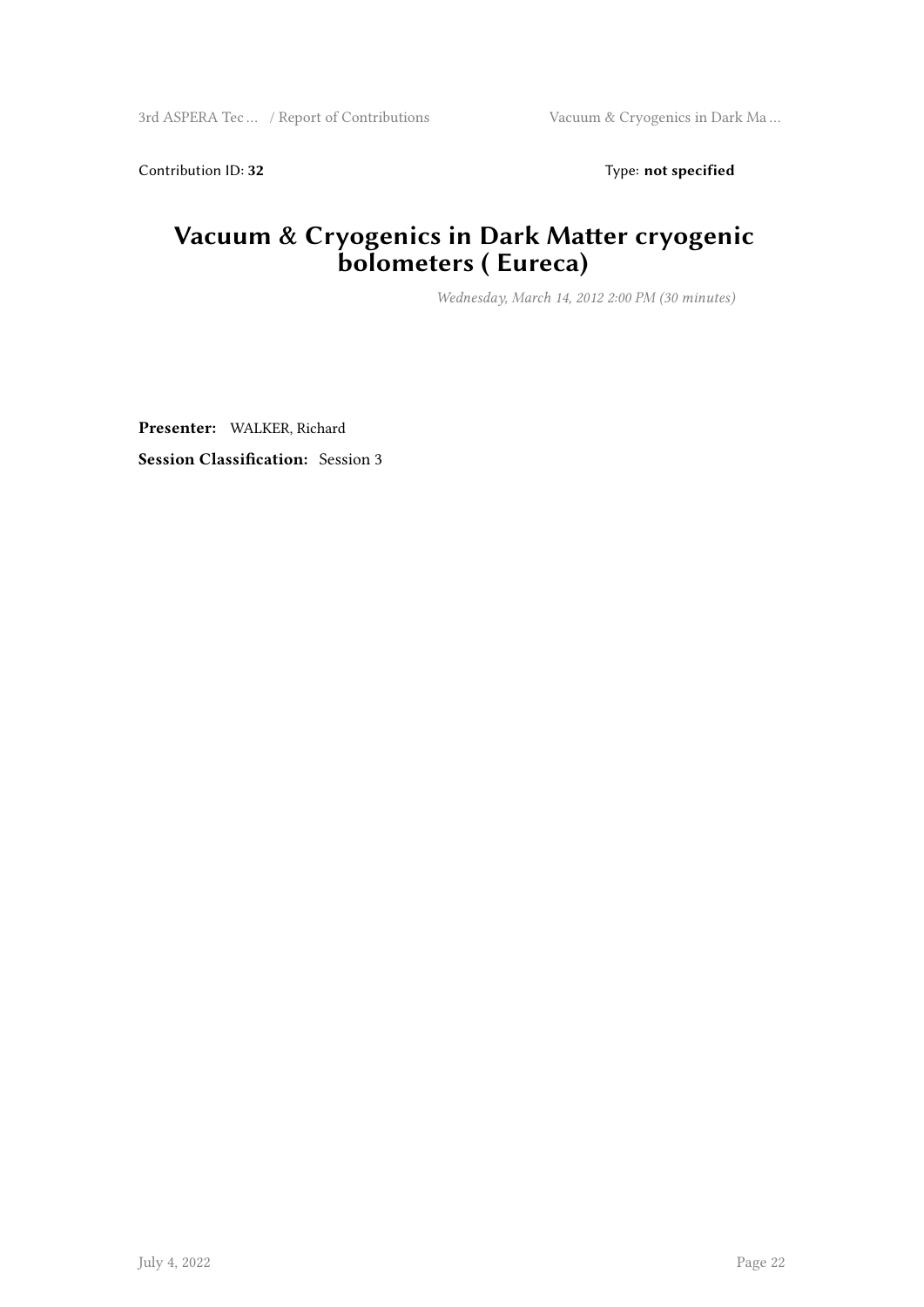Contribution ID: 33 Type: **not specified** 

# **The GERDA LN2/LAr cryostat and its infrastructure**

*Wednesday, March 14, 2012 2:30 PM (25 minutes)*

**Presenter:** KNOPFLE, K-T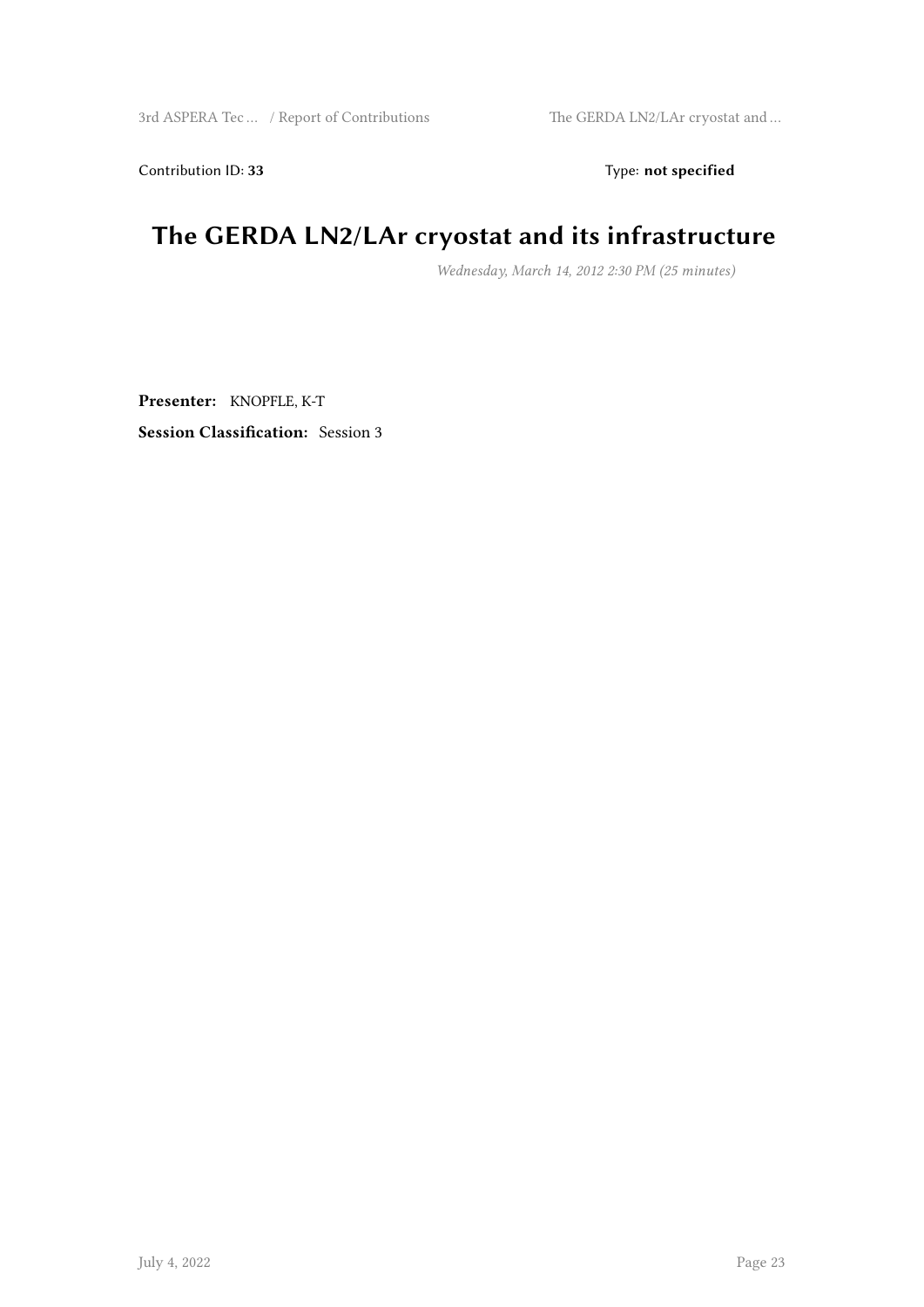3rd ASPERA Tec … / Report of Contributions Leybold

Contribution ID: 34 Type: **not specified** 

# **Leybold**

*Tuesday, March 13, 2012 4:20 PM (10 minutes)*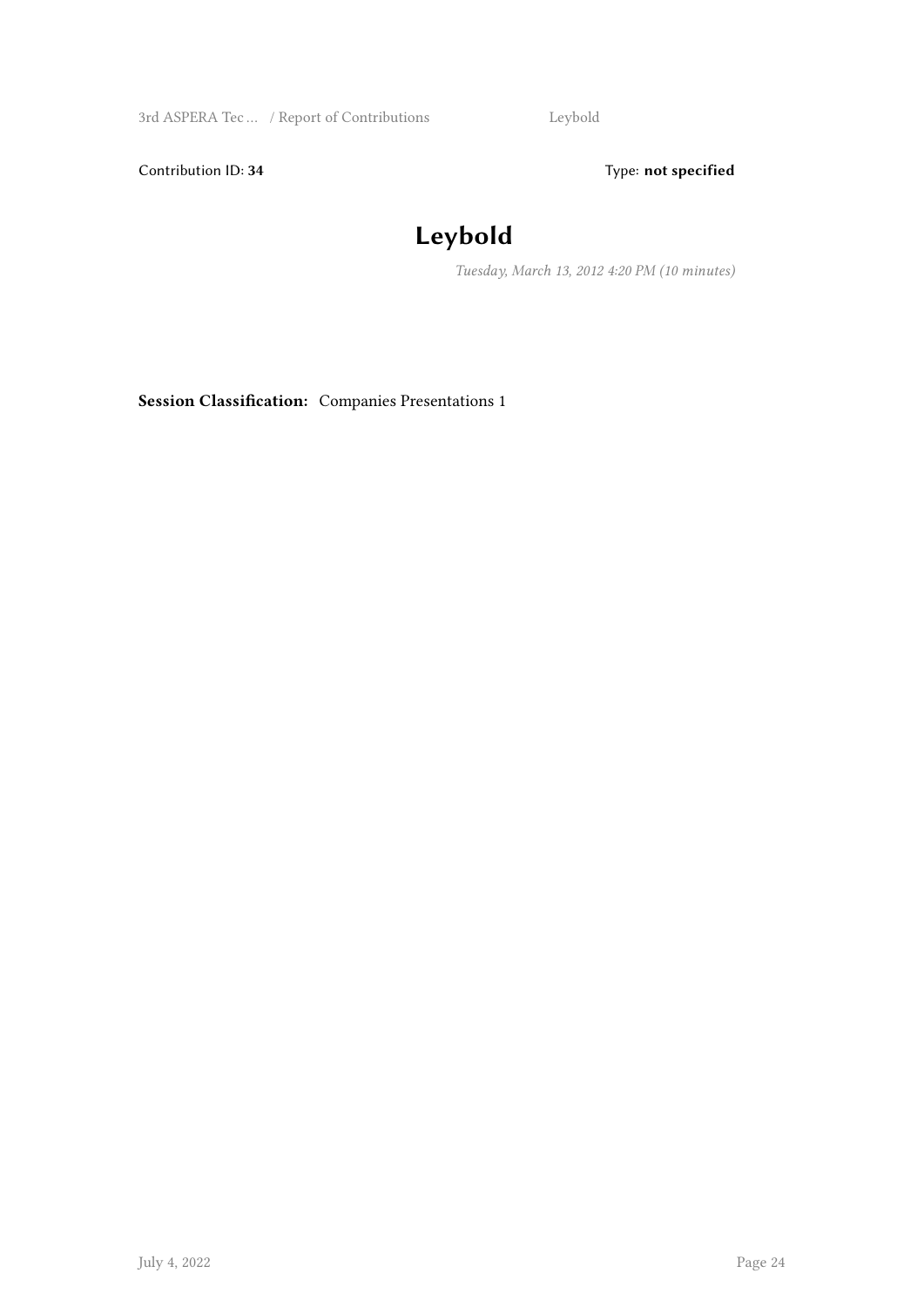3rd ASPERA Tec … / Report of Contributions Vacom

Contribution ID: 35 Type: **not specified** 

#### **Vacom**

*Tuesday, March 13, 2012 4:30 PM (10 minutes)*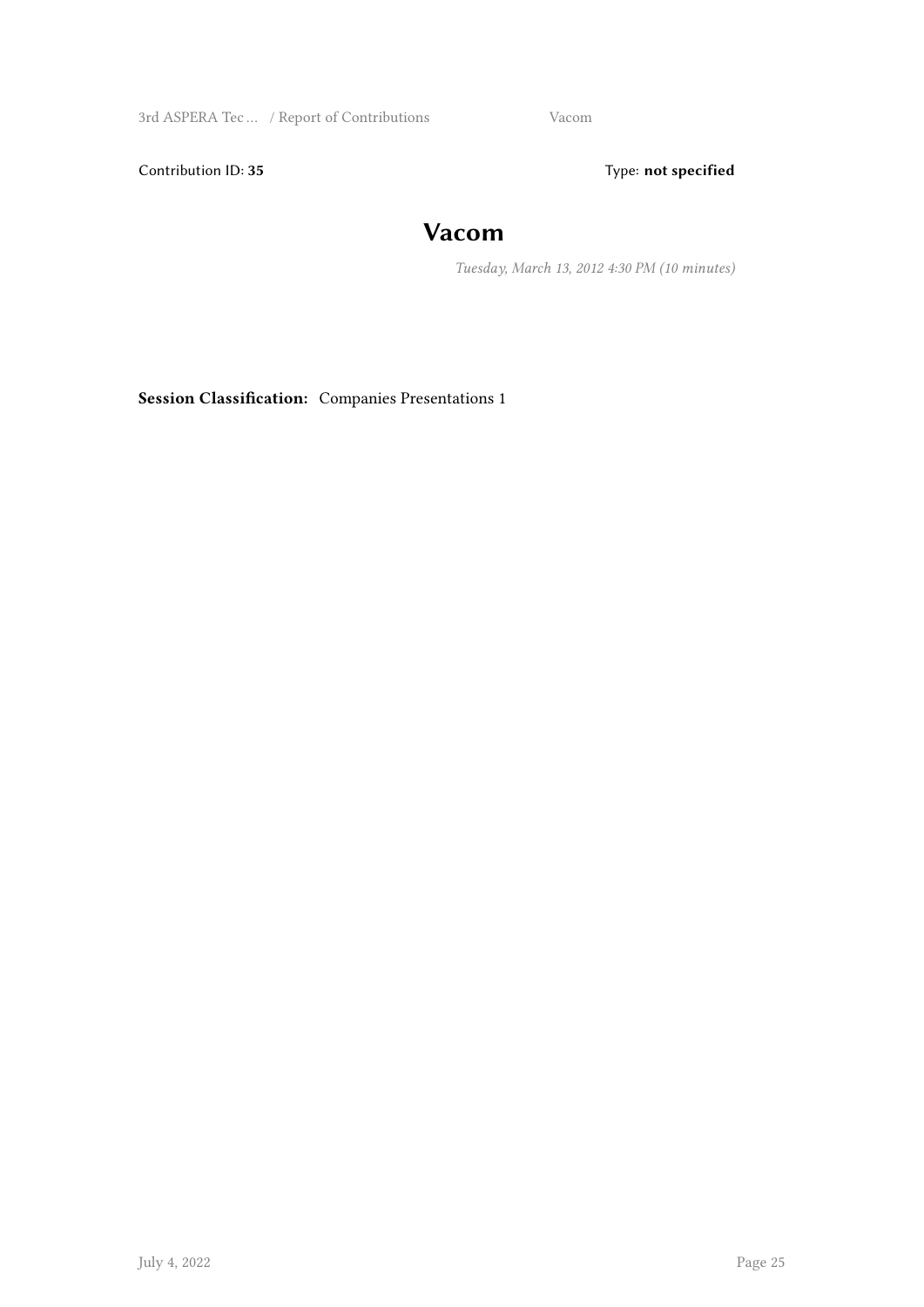3rd ASPERA Tec ... / Report of Contributions MAN-DWE

Contribution ID: 36 Type: **not specified** 

#### **MAN-DWE**

*Tuesday, March 13, 2012 4:50 PM (10 minutes)*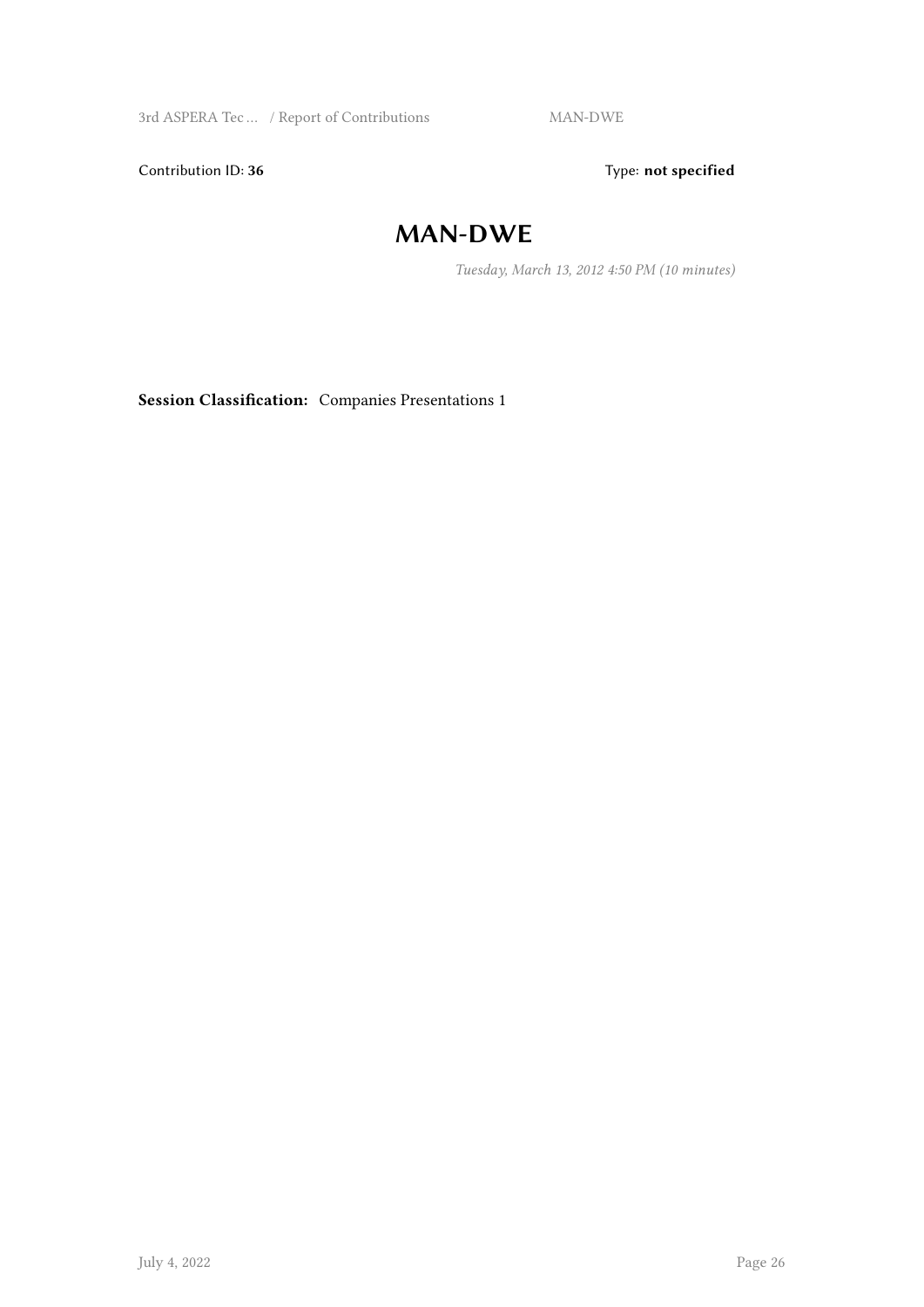3rd ASPERA Tec ... / Report of Contributions SDMS

Contribution ID: 37 Type: **not specified** 

#### **SDMS**

*Tuesday, March 13, 2012 5:00 PM (10 minutes)*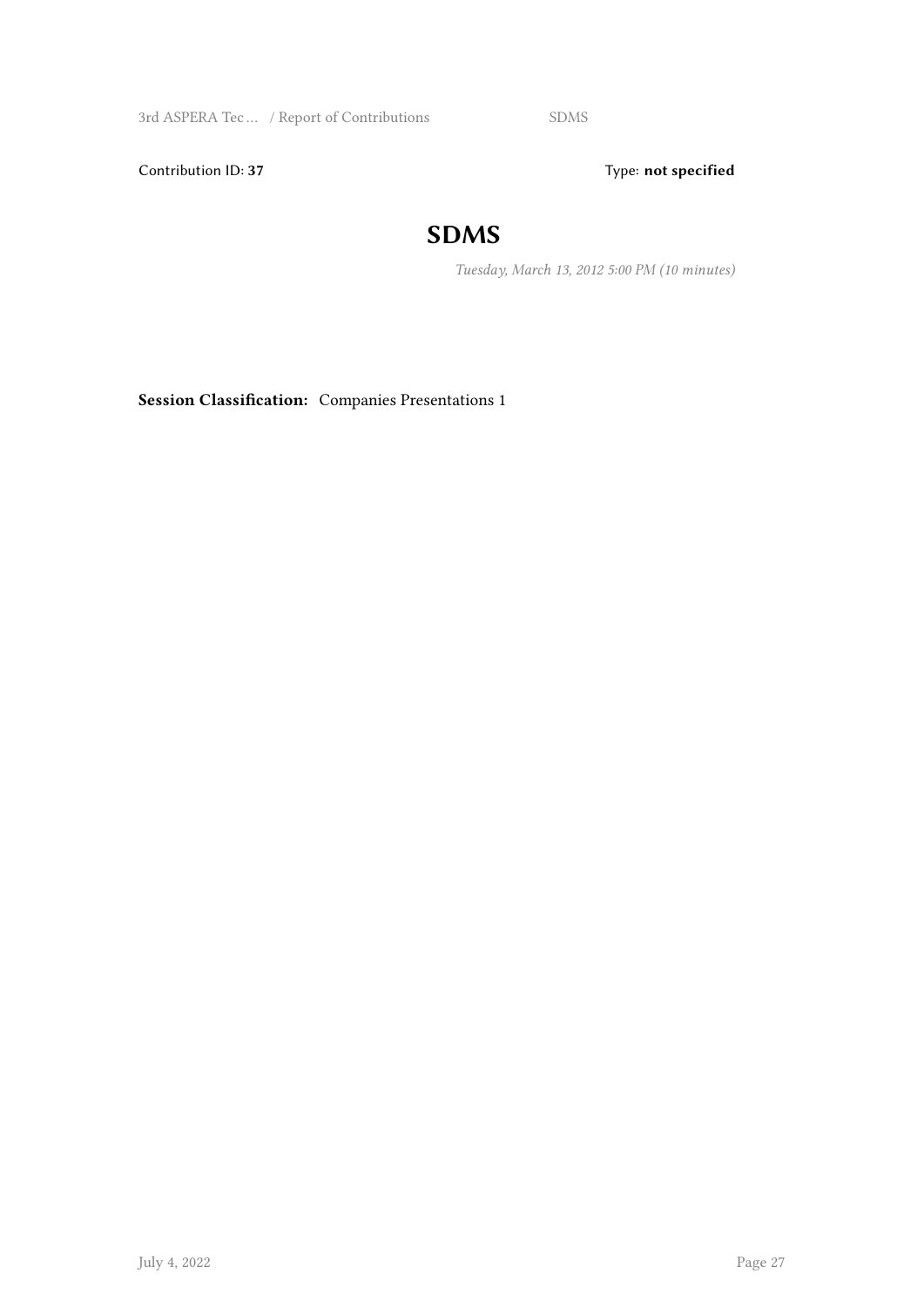3rd ASPERA Tec ... / Report of Contributions PINK

Contribution ID: 38 Type: **not specified** 

#### **PINK**

*Tuesday, March 13, 2012 5:10 PM (10 minutes)*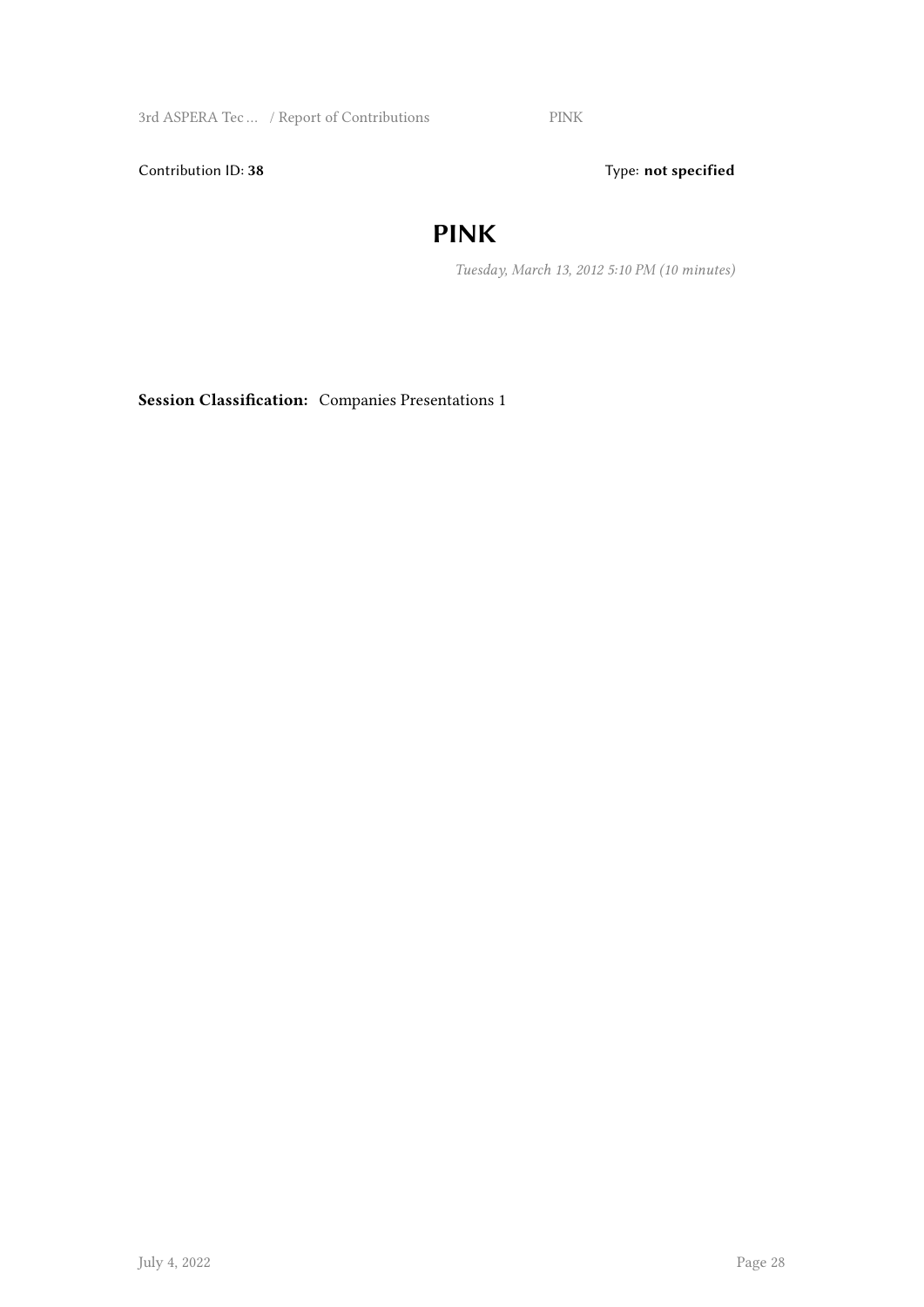3rd ASPERA Tec ... / Report of Contributions Garlock

Contribution ID: 39 Type: **not specified** 

# **Garlock**

*Tuesday, March 13, 2012 5:30 PM (10 minutes)*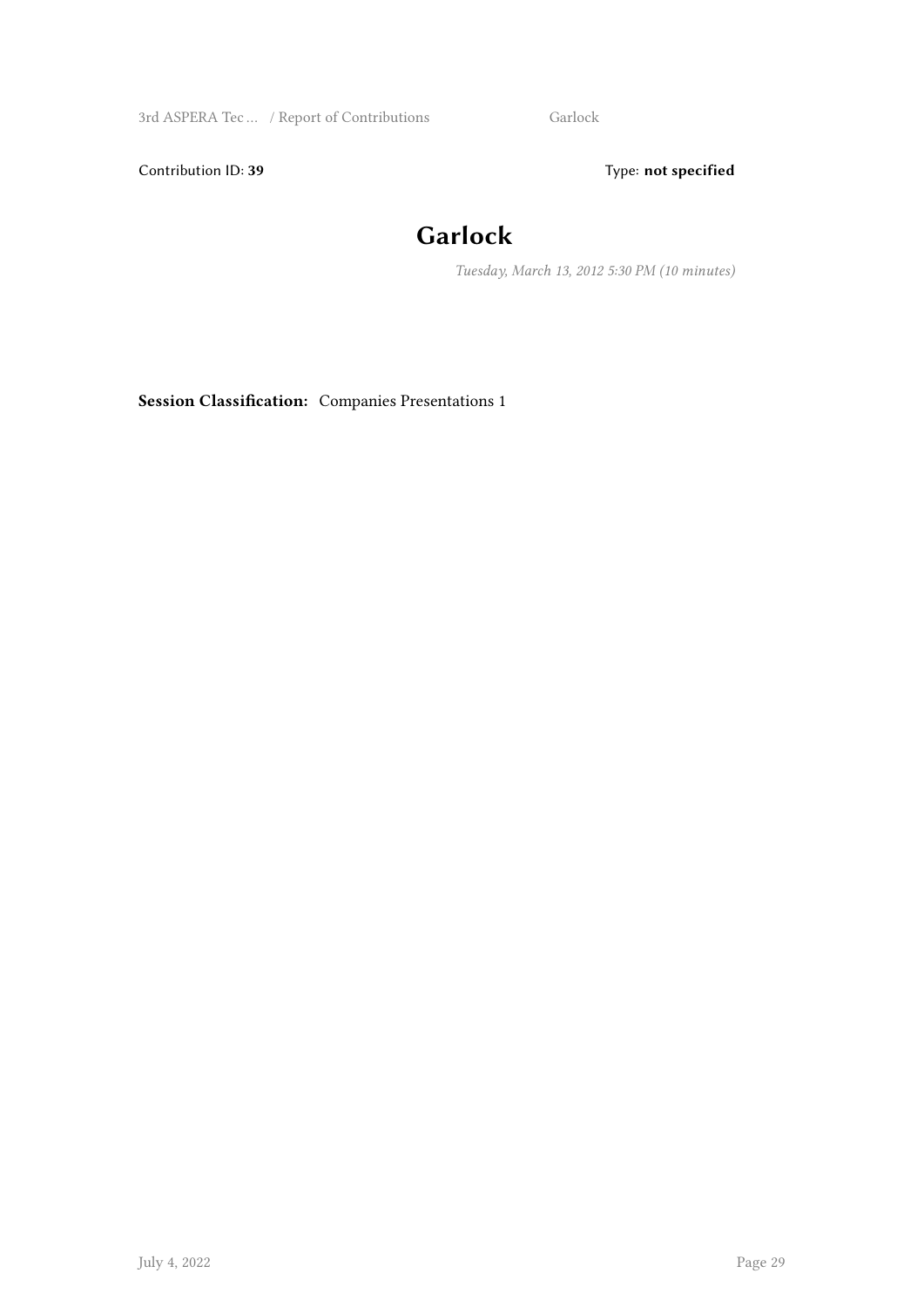Contribution ID: 40 **Type:** not specified

# **High Field UHV Cryogenic Systems to 17 Tesla**

*Wednesday, March 14, 2012 10:50 AM (20 minutes)*

**Presenter:** Dr GOOD, Jeremy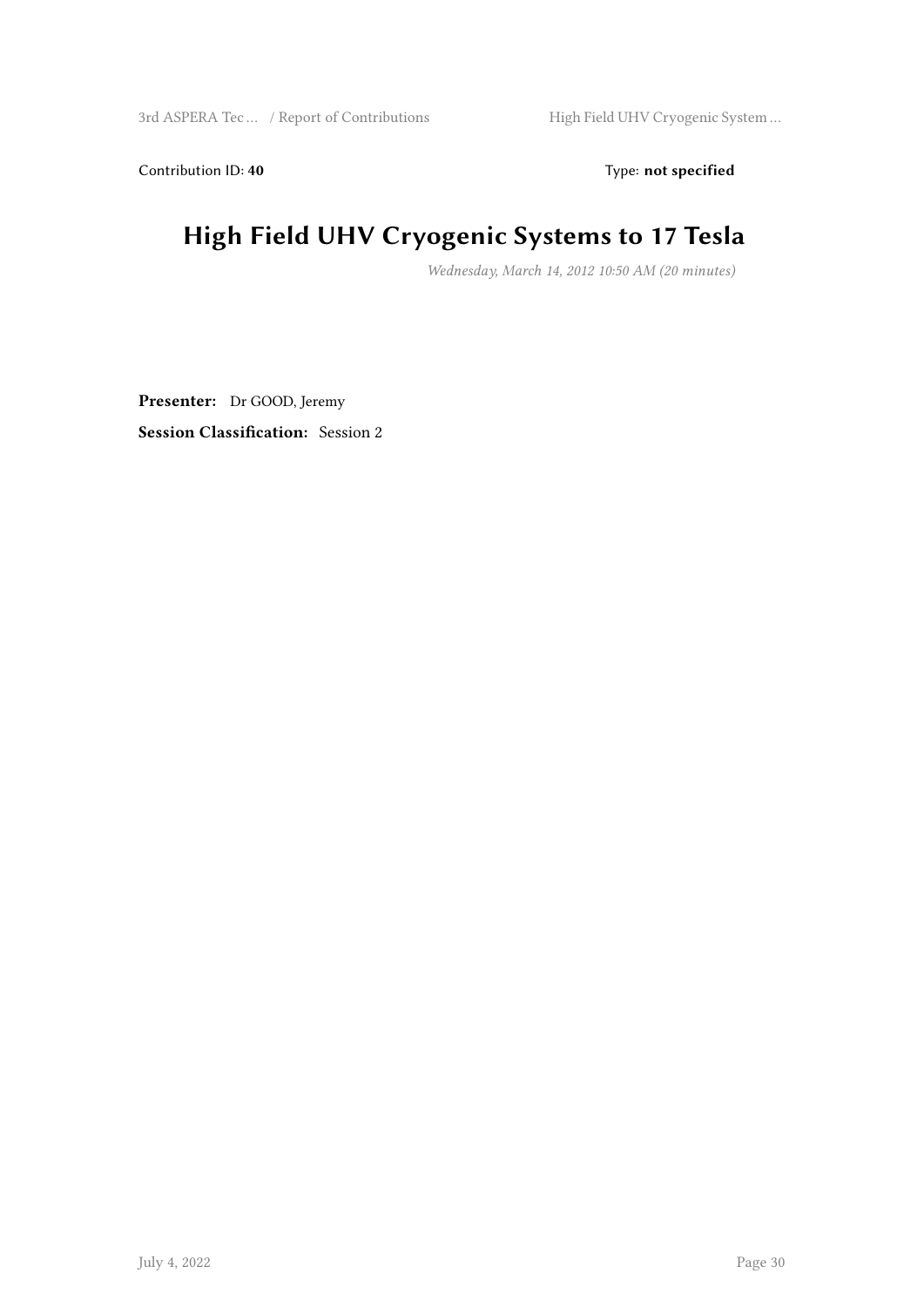Contribution ID: 41 Type: **not specified** 

## **Development of a Modular Bake-Out Controller**

*Wednesday, March 14, 2012 11:10 AM (15 minutes)*

**Presenter:** Dr SLEDZ, C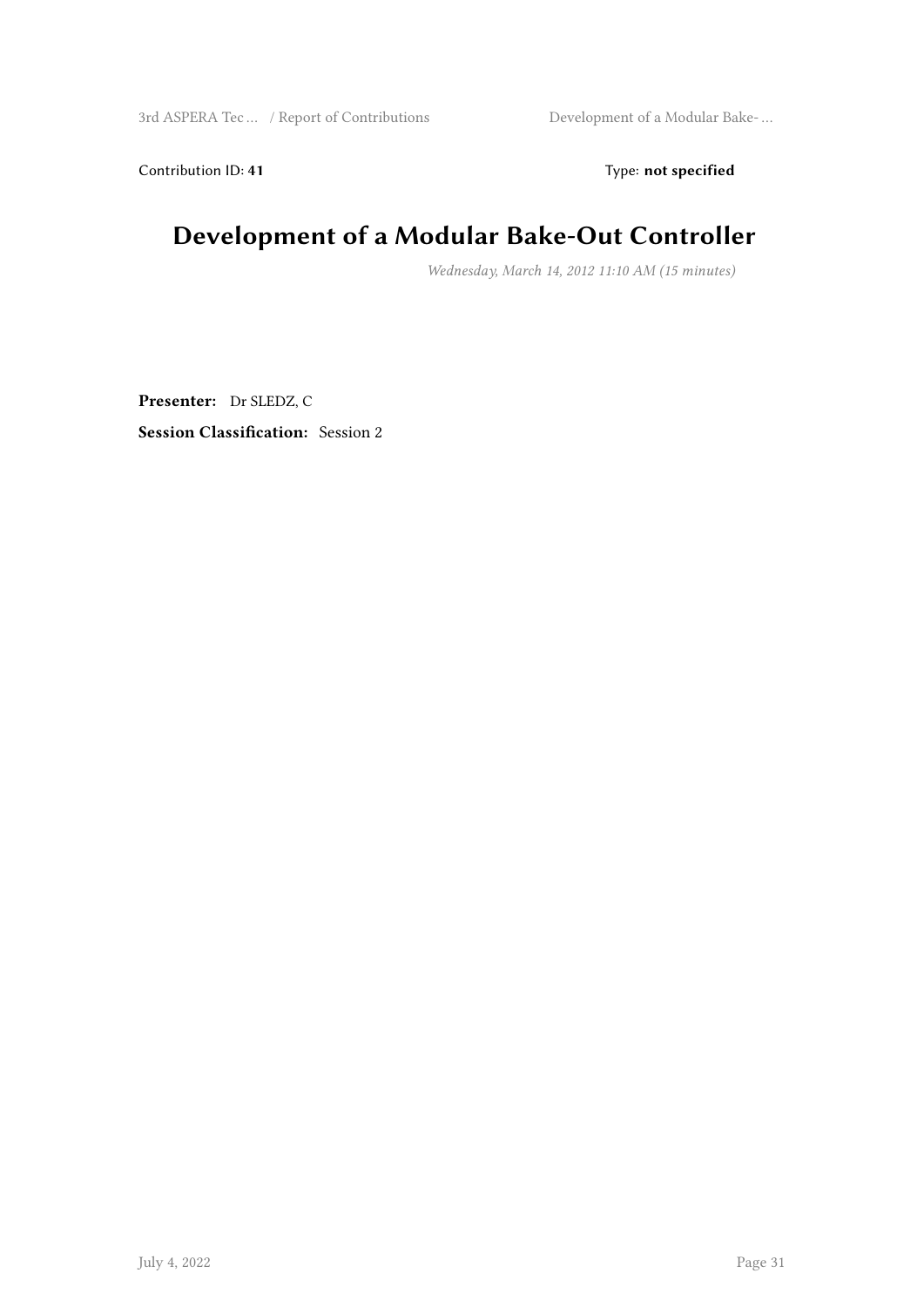Contribution ID: 42 Type: **not specified** 

# **Cryogenics at CERN**

*Wednesday, March 14, 2012 11:25 AM (20 minutes)*

**Presenter:** HAUG, Friedrich (CERN)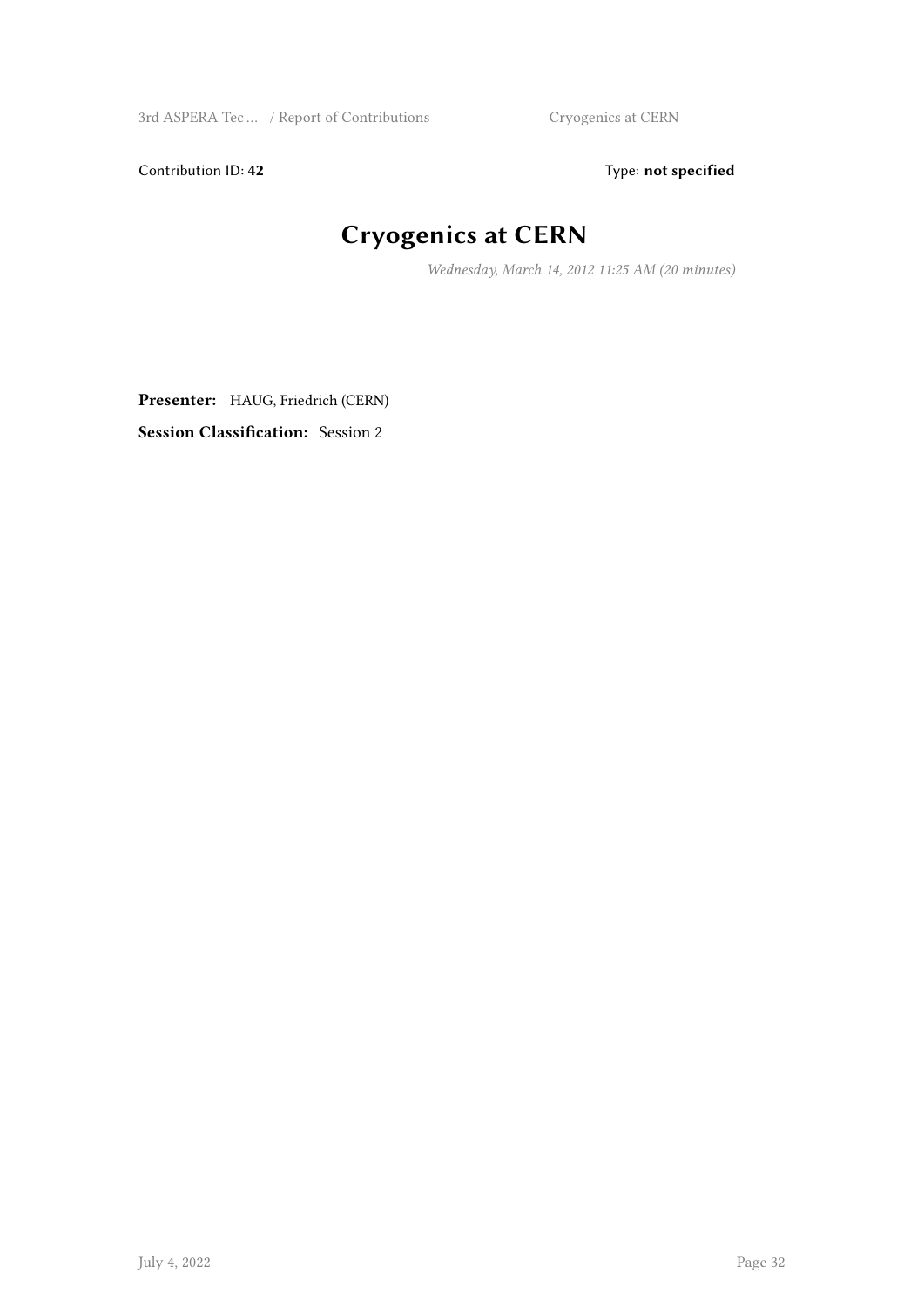Contribution ID: 43 Type: **not specified** 

#### **Vacuum & Cryogenics in neutrino physics: liquid noble gas detectors (Laguna Glacier & ICARUS)**

*Wednesday, March 14, 2012 11:45 AM (20 minutes)*

**Presenters:** CURIONI, Alessandro (Eidgenoessische Tech. Hochschule Zuerich (CH)); PIETROPAOLO, Francesco (Universita e INFN (IT))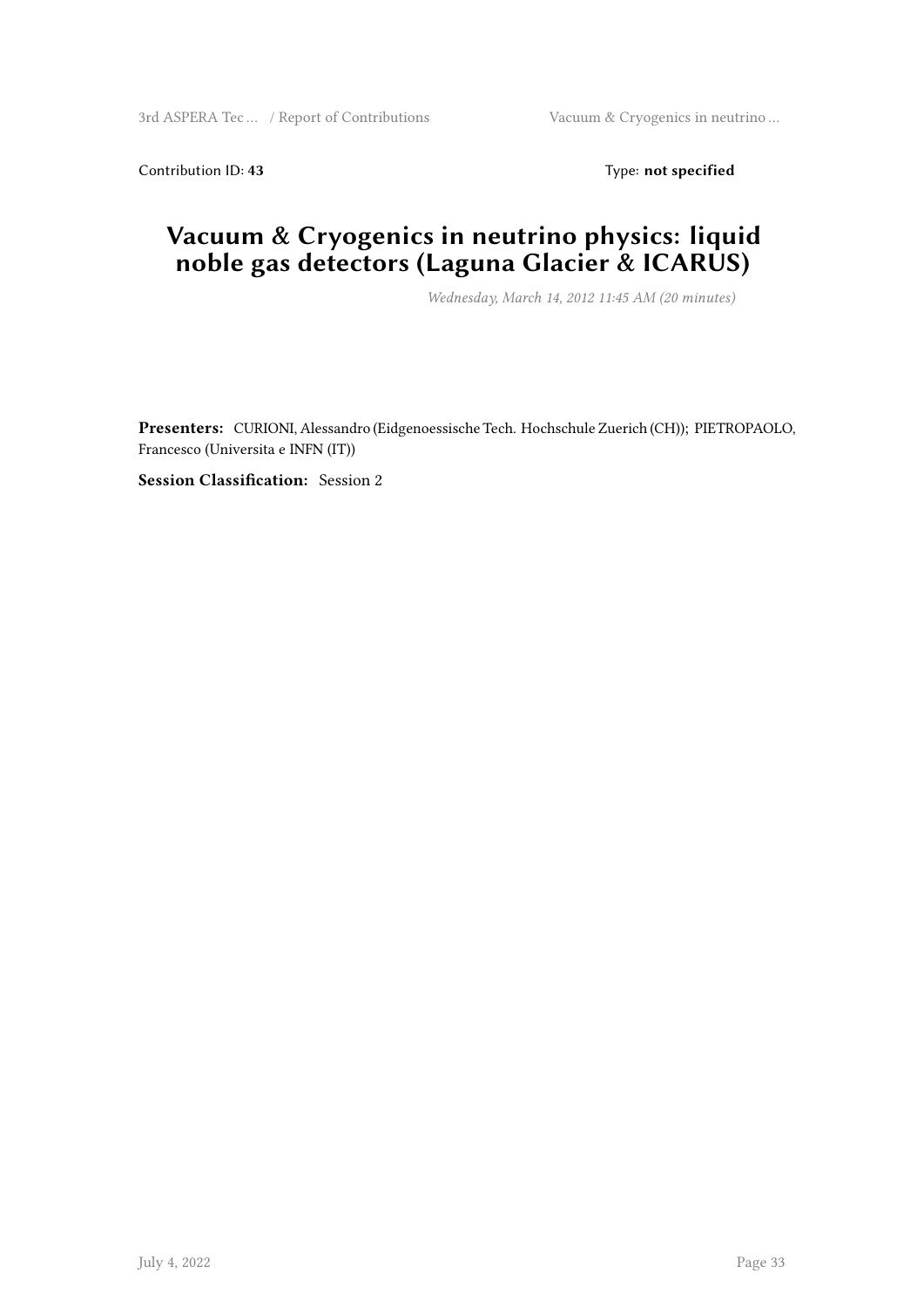3rd ASPERA Tec … / Report of Contributions Technical challenge of large-size n …

Contribution ID: 44 Type: **not specified** 

#### **Technical challenge of large-size noble liquid detectors for dark matter search: Vacuum & Cryogenics in DARWIN and XENON**

*Wednesday, March 14, 2012 1:30 PM (30 minutes)*

**Presenters:** HUHMANN, Christian; CHEN, Wan-Ting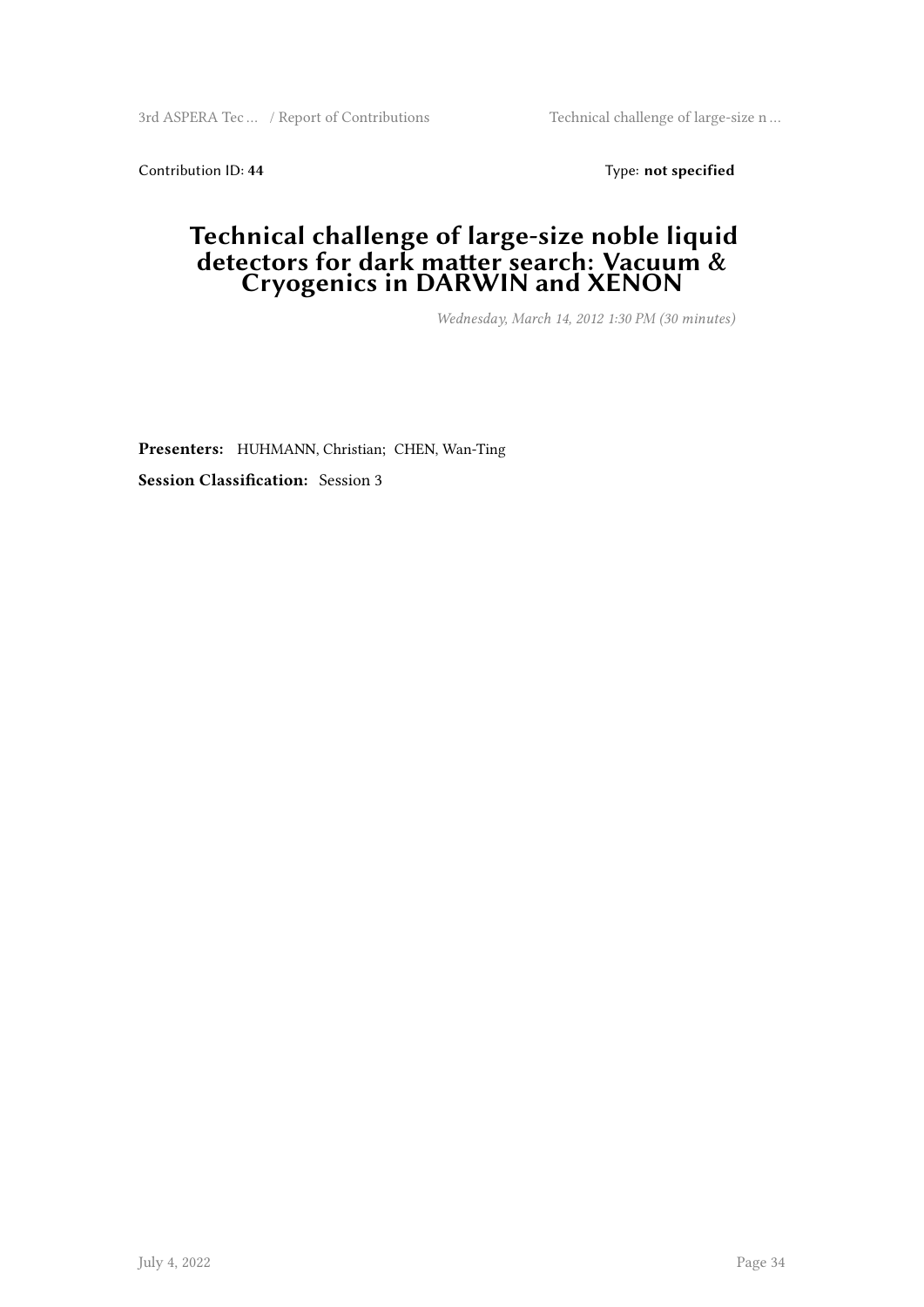3rd ASPERA Tec ... / Report of Contributions Focus GmbH

Contribution ID: 45 Type: **not specified** 

## **Focus GmbH**

*Wednesday, March 14, 2012 9:30 AM (10 minutes)*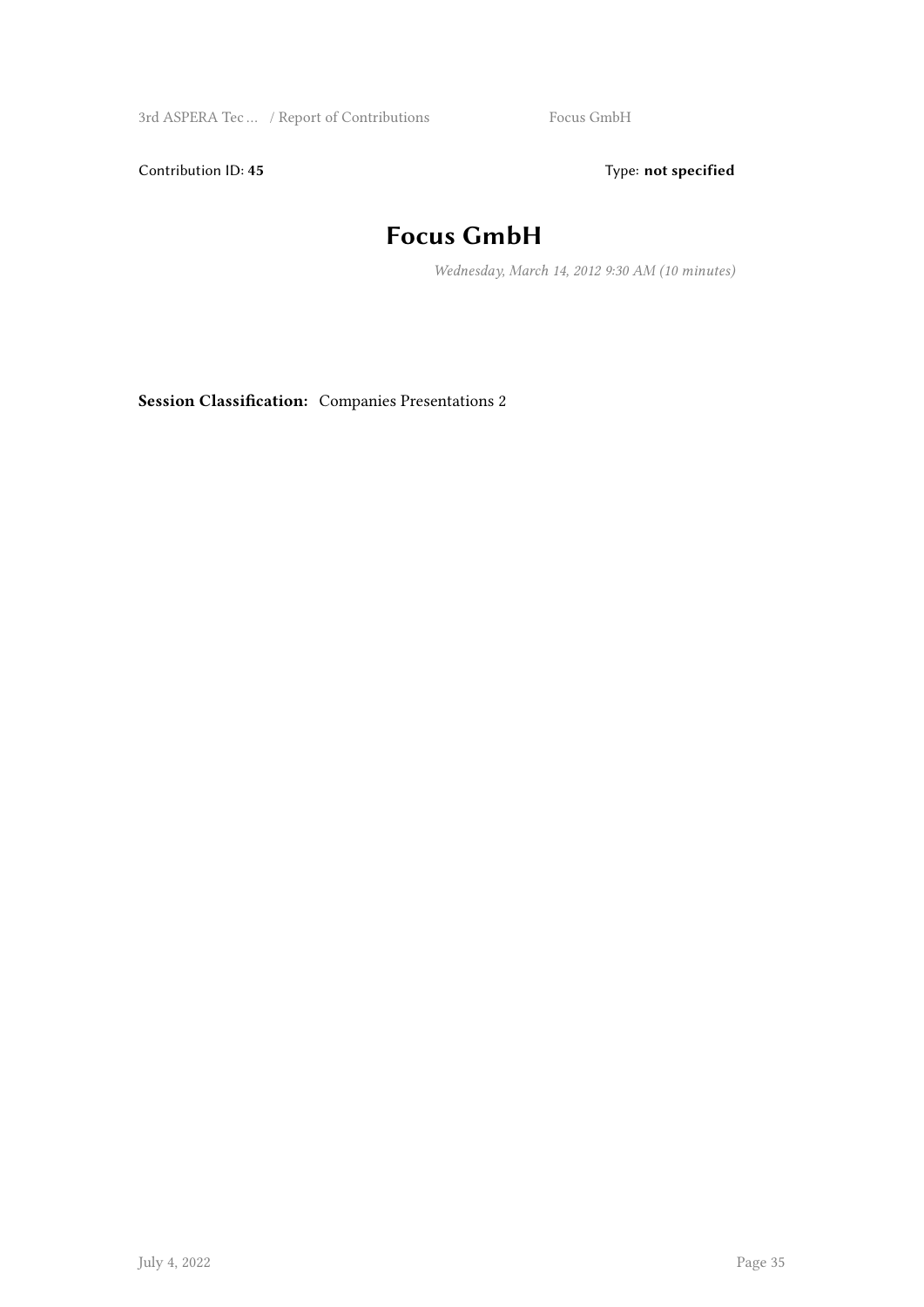3rd ASPERA Tec ... / Report of Contributions Babcock Noell

Contribution ID: 46 Type: **not specified** 

#### **Babcock Noell**

*Wednesday, March 14, 2012 9:50 AM (10 minutes)*